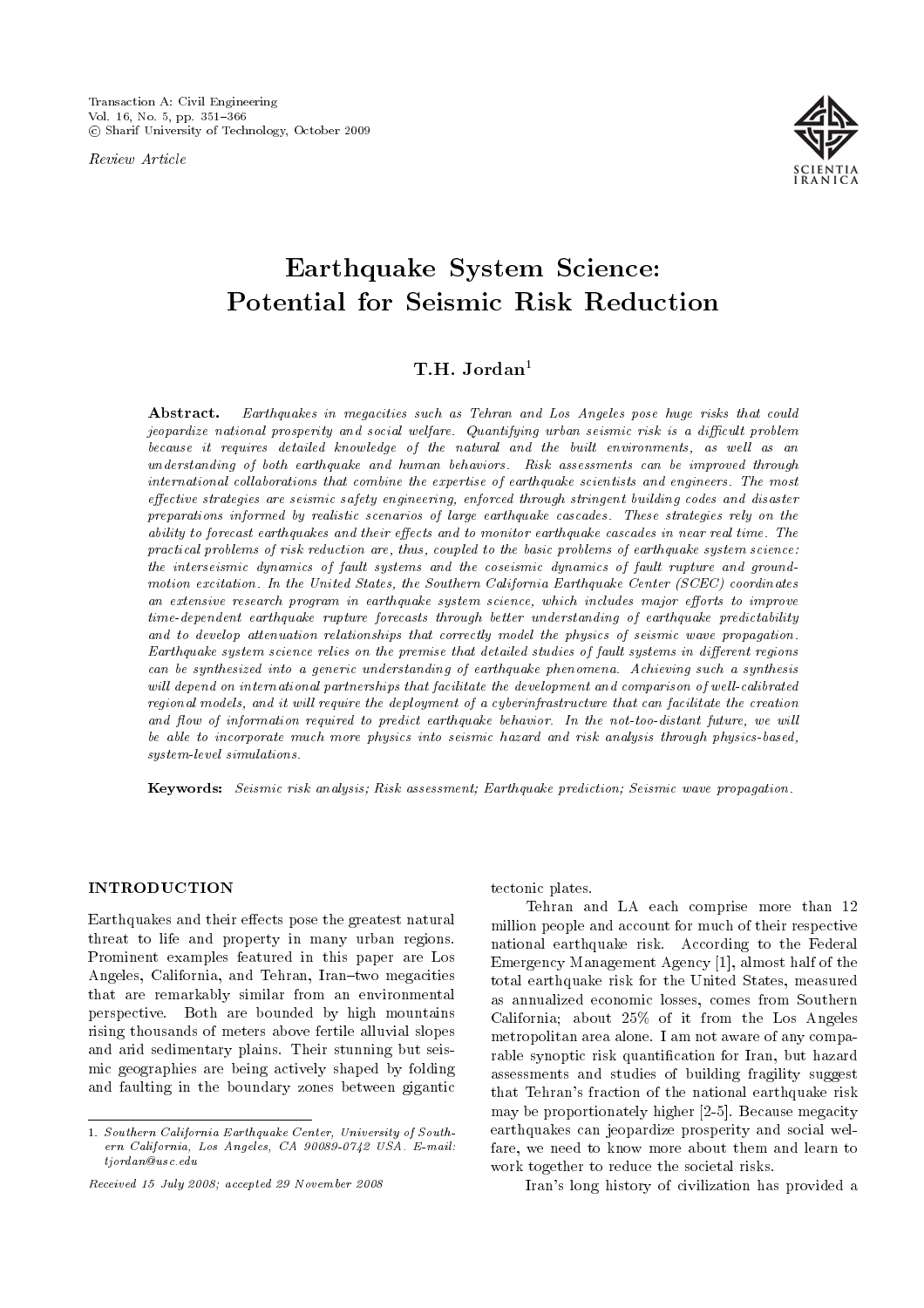remarkable record of earthquake activity pertinent to this goal [6-8]. During the past thirteen centuries, nine earthquakes with magnitudes greater than 7 have occurred less than 200 km from Tehran. The last, in 1962, killed more than 12,000 people. Even much smaller, more frequent events can cause considerable damage. The magnitude-6.2 Firuzabad-Kojur (Baladeh) earthquake struck a mountainous region 70 km north of Tehran on May 28, 2004 [9]; it killed 35 people, and preliminary assessments of its economic damage exceeded 125 billion Rials.

As citizens of "earthquake country", many of us share an interest in the earthquake problem. My focus will be on its scientific dimensions. In particular, I will outline some of the key areas where scientific collaboration among Iran, the United States, and other countries might lead to new understanding of earthquake behavior that can help us reduce risk. My discussion is intended to support a broader thesis. The potential for scientific cooperation to address our common environmental problems - water and energy supply, pollution, climate change, ecological degradation, as well as earthquakes  $-$  can be a strong force for developing cross-cultural understanding and improving international relations.

## SEISMIC RISK ANALYSIS

Earthquakes proceed as cascades, in which the primary effects of faulting and ground shaking induce secondary effects such as landslides, liquefaction and tsunami, and set off destructive processes within the built environment such as fires and dam failures [10]. Seismic hazard can be defined as a forecast of how intense these effects will be at a specified site on the Earth's surface during a future interval of time.

In contrast, seismic risk is a forecast of the damage to society that will be caused by earthquakes, usually measured in terms of casualties and economic losses in a specied area. Risk depends on the hazard, but it is compounded by a community's exposure  $-$  its population and the extent and density of its built environment  $-$  as well as its fragility, the vulnerability of its built environment to seismic hazards. Risk is lowered by resiliency, how quickly a community can recover from earthquake damage. The "risk equation", which is illustrated in Figure 1, expresses these relationships in a compact (though simplistic) notation:

 $risk = hazard \times exposure \times fragility \div residue$ .

Risk analysis seeks to quantify the risk equation in a framework that allows the impact of political policies and economic investments to be evaluated and, thereby, to inform the decision-making processes relevant to risk reduction.

Risk quantification is a difficult problem, because it requires detailed knowledge of natural and built environments, as well as an understanding of both earthquake and human behavior. Moreover, risk is a rapidly moving target, owing to the exponential rise in urban exposure to seismic hazards [11]; calculating risk involves predictions of how civilization will continue to develop, which is highly uncertain. Not surprisingly, the best risk models are maintained by the insurance industry, where the losses and payoffs can be huge. However, the information from insurance risk models is usually proprietary and restricted to portfolios that represent (by design) a small fraction of the total exposure.

The synoptic risk studies needed for policy formulation are the responsibility of public agencies, and their accuracy and efficacy depend on technological resources not yet available in many seismically active regions. The ability to assess and reduce seismic risk can be improved through international collaboration that shares the expertise of earthquake scientists and engineers from countries with well-developed risk reduction programs. For example, many countries have beneted from information about regional hazards produced by the Global Seismic Hazard Assessment Program (GSHAP) during the United Nations International Decade for Natural Disaster Reduction [12]. Iran added important data to the global seismic hazard map produced by GSHAP [5].

The first synoptic view of earthquake risk in the United States was published by the Federal Emergency Management Agency less than a decade ago [1]. This study employed the HAZUS methodology, a geographic information system developed by FEMA in cooperation with the National Institute of Building Sciences; it obtained an annualized earthquake loss for California of \$3.3 billion per year. However, the study was based on a rather limited database of building stock and did not consider local site effects (e.g., soft soils) in computing the seismic hazard. A parallel but more detailed study by the California Division of Mines and Geology (now called the California Geological Survey) obtained a statewide expected value that was twice as large [13]. revision of FEMA [1] is currently underway, using a more advanced HAZUS methodology and better inventories of buildings and lifelines (see http:// www.fema.gov/plan/prevent/hazus/hz aelstudy.shtm).

Risk estimates have been published for California earthquake scenarios adapted from historical events such as the 1906 San Francisco earthquake [14], or inferred from geologic data on the locations and magnitudes of prehistoric fault ruptures such as the Puente Hills blind thrust system that runs beneath central Los Angeles [15,16]. The results are sobering. The ground shaking from a major earthquake on the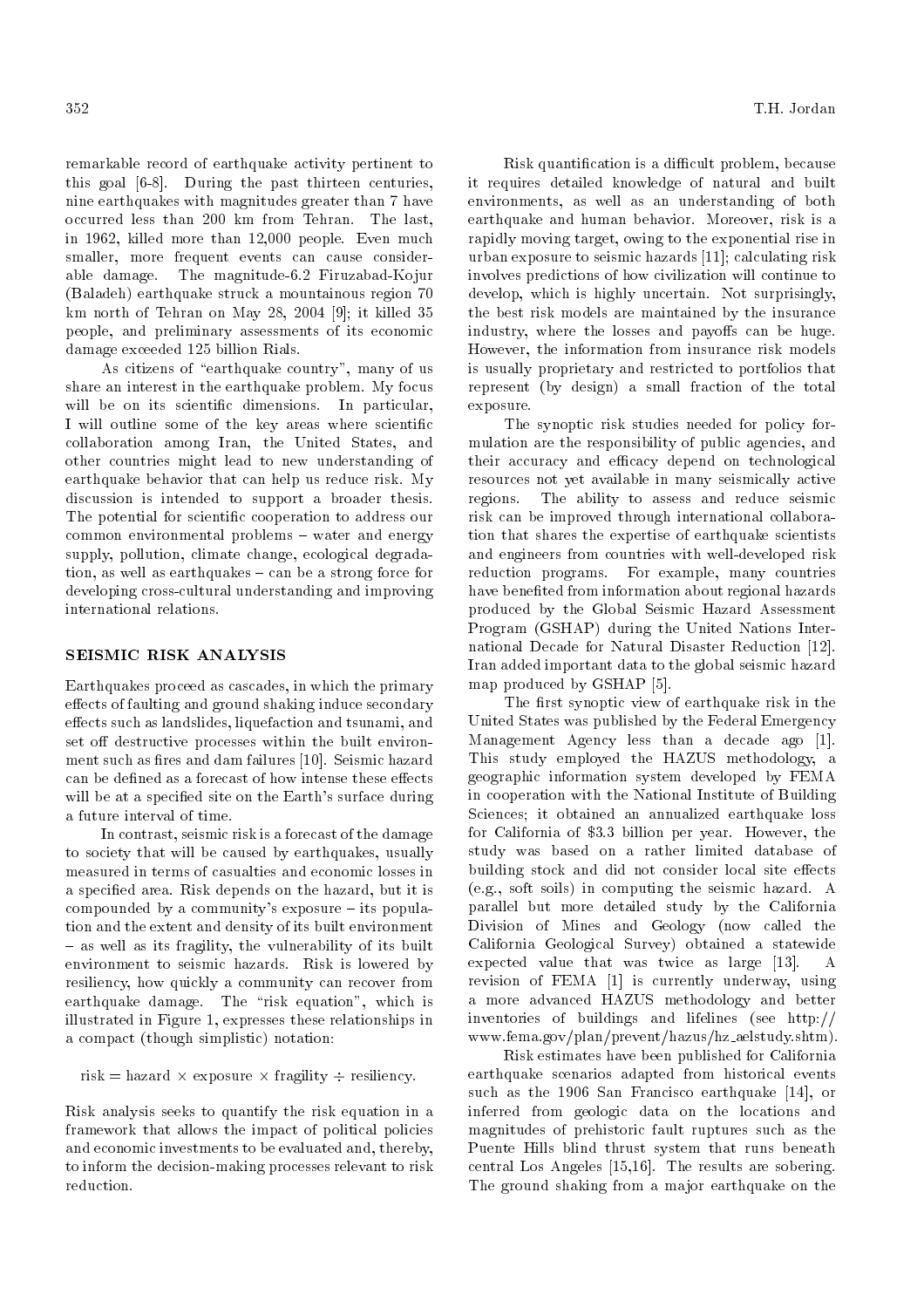

Figure 1. The risk "equation".

insurance, CAT bonds

Puente Hills fault (magnitude 7.1-7.5), if it occurred during working hours, would probably kill 3,000 to 18,000 people and cause direct economic losses of \$80 billion to \$250 billion [16]. The large range in loss estimates comes from two types of uncertainty: the natural variability assigned to the earthquake scenario (aleatory uncertainty) as well as our lack of knowledge about the true risks involved (epistemic uncertainty).

According to a similar scenario study, the loss of life caused by earthquakes of magnitude 6.7-7.1 on the North Tehran, Mosha or Ray faults in greater Tehran, ranges from 120,000 to 380,000 [3]. Thus, the casualty figures for comparable earthquake scenarios in Los Angeles and Tehran show an order-of-magnitude difference, which derives primarily from the greater fragility of the built environment in Tehran. This comparison underlines the fact that the implementation of seismic safety engineering is the key to seismic risk reduction in urban areas.

## STRATEGIES FOR SEISMIC RISK **REDUCTION**

The basic strategies for reducing seismic risk can be categorized according to four terms in the risk equation. They will be illustrated here using examples drawn from California's efforts to mitigate seismic hazards.

## Hazard

The first factor in the risk equation  $-$  the seismic hazard  $-$  is qualitatively different from the other three. We have no direct means to reduce the primary hazards of faulting and ground shaking; earthquakes involve great forces of nature that will remain beyond human control for the foreseeable future. Nevertheless, the hazard level sets the risk, and properly characterizing seismic hazard  $=$  forecasting earthquakes and their effects; charting earthquake cascades as they are happening  $=$ is, therefore, critical to risk reduction. For instance, current hazard forecasts contain large epistemic errors, which compromise the effectiveness of risk analysis in guiding political policies and economic decisions. The next section will consider the role of earthquake system science in reducing these uncertainties by improving our statistical and physical models of earthquake processes.

## Exposure

The exposure to hazard can be limited by land-use policies. An example is the Alquist-Priolo Special Studies Act, which was passed by the California state legislature after the damaging 1971 San Fernando earthquake. The law regulates the building and sale of houses and other occupied buildings near active faults according to fault-zone maps produced by the state geologist. In 1990, California enacted the Seismic Hazards Mapping Act, which signicantly broadened the responsibilities of the state geologist beyond the Alquist-Priolo zones by requiring that the secondary hazards of landsliding and liquefaction be mapped throughout the state.

The Natural Hazards Disclosure Act, passed by the California state legislature in 1998, requires that sellers of real property and their agents provide prospective buyers with a "natural hazard disclosure statement" when the property being sold lies within state-mapped seismic hazard zones. This type of caveat emptor is typical of the rather weak compliance provisions in most land-use regulations. High land values and population pressure in Los Angeles, where "sprawl has hit the wall"  $[17]$ , make the enactment of more stringent land-use policies very difficult. We can thus expect seismic exposure to continue rising in proportion to urban expansion and densication.

## Fragility

A more effective strategy is to reduce the structural and non-structural fragility of buildings using building codes and other seismic safety regulations, performance-based design, and seismic retrofitting. The seismic safety provisions in the California building codes have been substantially improved by the tough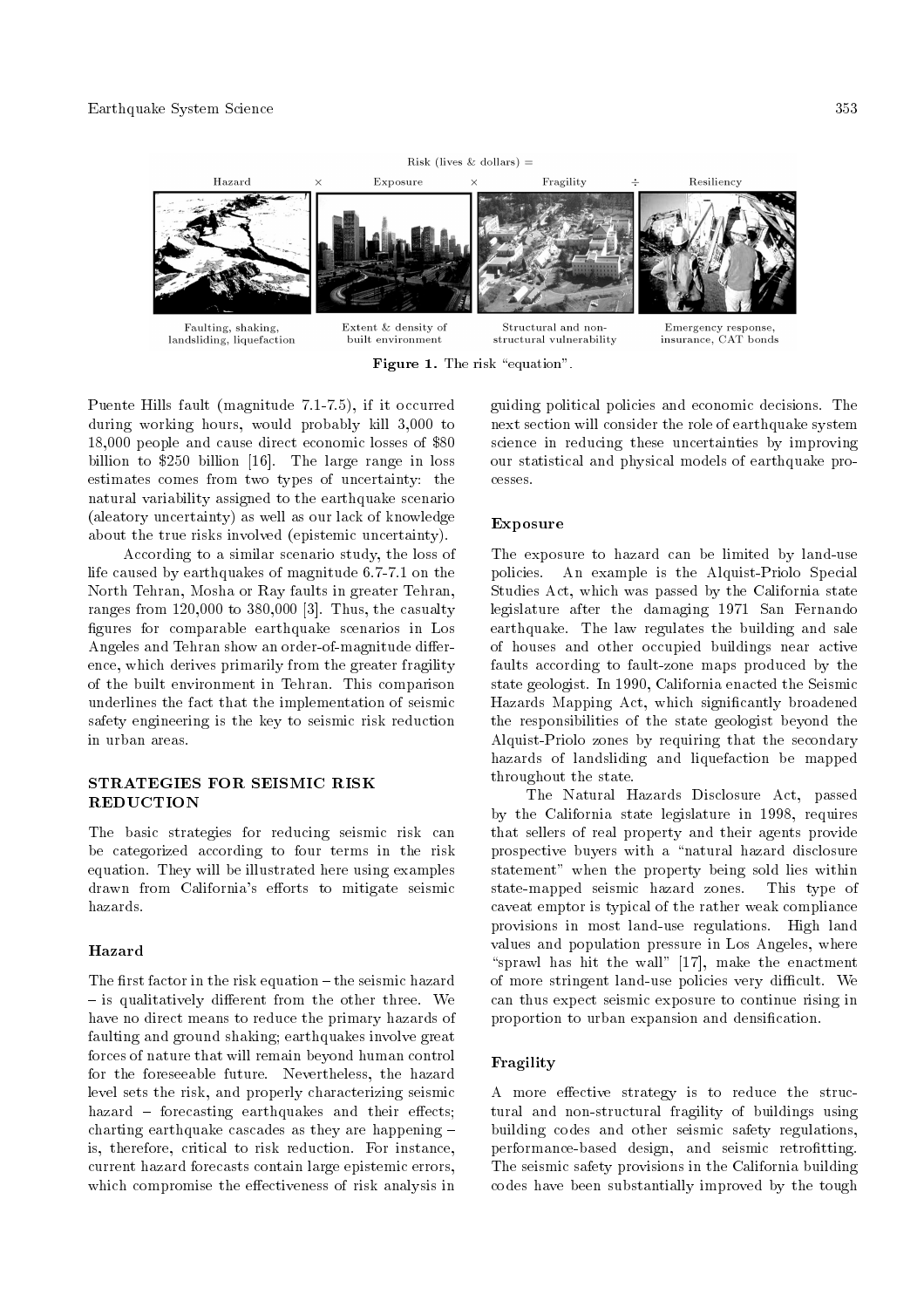lessons learned from historical earthquakes; in particular, revisions have corrected the design deficiencies identied in the aftermath of the destructive 1933 Long Beach, 1971 San Fernando, 1989 Loma Prieta, and 1994 Northridge earthquakes.

Efforts to promote seismic retrofitting have achieved mixed results. A 1981 Los Angeles City ordinance led to the demolition or retrofitting of almost the entire stock of unreinforced masonry buildings, the most fragile and dangerous class of inhabited structures. A contrasting example is a state law regulating the seismic safety of hospitals, which was passed after the 1994 Northridge earthquake (Senate Bill 1953). It had two major provisions:

- (a) By 2008, all hospitals must be able to withstand earthquakes without collapse or signicant loss of life.
- (b) By 2030, all existing hospitals must be seismically evaluated and, if necessary, retrofitted to be reasonably capable of providing services to the public after disasters.

Achieving goal (a) proved to be economically infeasible, and the specter that many hospitals would be shut down rather than be retrofit has led to the postponement of the first compliance date and back-peddling on the second.

Performance-based design goes beyond buildingcode requirements for life-safety by improving the ability of structures to retain a specified degree of functionality after episodes of seismic shaking [18]. Goal (b) of SB1953 is an example of a performancebased design criterion. The impetus for performancebased design, which is largely economic, has raised new challenges for earthquake science and engineering [19]. In particular, engineers must be able to predict more accurately the damage state of structural  $s$  systems  $-$  not just the system components  $-$  requiring more detailed description of ground motions. A full structural analysis uses complete time histories of ground motion to account for the nonlinearities in the structural response and in its coupling with near-surface soil layers. In California, the Pacic Earthquake Engineering Research (PEER) Center at Berkeley has organized a multi-institutional research program for advancing performance-based design (see http://peer.berkeley.edu/).

#### Resiliency

Community resiliency can be enhanced through the preparedness of public and private sectors and by better emergency response, insurance investments, catastrophe bonding and state-funded recovery assistance. All of these tools can reduce risks from a wide range of natural and human hazards, including wildfires, severe storms, floods, epidemics and terrorism. My comments will be confined to three basic points:

- $\bullet$  Effective preparation and response to multiple hazards depend on a balanced view of relative risks. In the United States, there is concern that the recent emphasis on terrorist threats has distracted efforts to prepare for natural disasters. For example, the incorporation of FEMA into the Department of Homeland Security (DHS) in 2003 appears to have compromised the latter agency's capabilities, at least temporarily [20,21].
- Effective preparation and response to major urban disasters require cooperation across all levels of government. The poor performance of the emergency response to Hurricane Katrina and subsequent disaster-recovery programs, especially in the hardhit city of New Orleans, illustrate the need for better coordination and planning among local, state and federal agencies [22]. Emergency response exercises based on realistic disaster scenarios, if properly executed and evaluated, can be especially valuable mechanisms for improving coordination.
- Disaster mitigation can be enhanced by education. Public education is especially critical in preparing the response of megacities to catastrophic event cascades during which government aid to the population might be insufficient and delayed  $[23]$ . In the case of earthquakes, public awareness of the problem is greatly heightened after disruptive events, which motivate people to prepare for future disasters. The magnitude-7.9 Wenchuan earthquake of 13 May 2008, which caused so much loss of life and damage in Sichuan, China, was a grim reminder that citizens need to prepare. Even small earthquakes, if widely felt, can provide "teachable moments", as can the anniversaries of famous disasters. Two years ago, the centenary of the 1906 San Francisco earthquake motivated an extensive and successful public education campaign throughout California [24].

#### EARTHQUAKE SYSTEM SCIENCE

Earthquake system science concerns three basic geophysical problems [10]:

- (a) The dynamics of fault systems  $-$  how forces evolve within fault networks, on time scales of hours to centuries, to generate sequences of earthquakes.
- (b) The dynamics of fault rupture  $-$  how forces produce slip, on time scales of seconds to minutes when a fault breaks during an earthquake.
- $(c)$  The dynamics of ground motions  $-$  how seismic waves propagate from the rupture to shake sites on Earth's surface.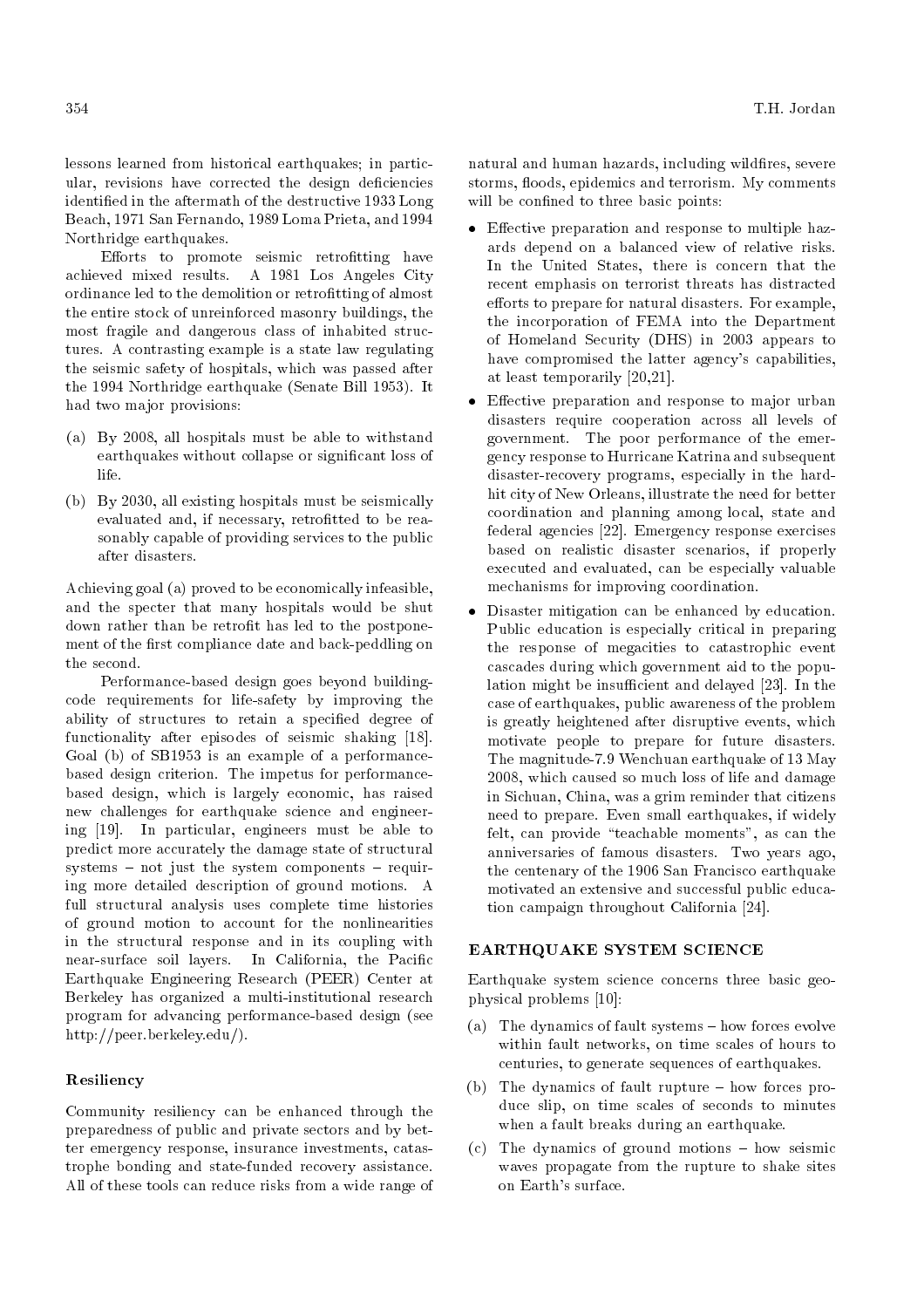These coupled problems involve system-level behaviors that emerge through the complex and generally nonlinear processes of brittle and ductile deformation.

A geosystem is a representation of nature defined by the terrestrial behavior it seeks to explain [25,26]. In the case of an active fault system, ground motion due to a fault rupture is one of the most interesting behaviors from a practical perspective, because experience tells us that fault displacement and attendant ground shaking are primary seismic hazards for cities such as Tehran and Los Angeles. System-level hazard analysis can be exemplied by the following set of problems:

- 1. Identify the active fault traces in a region and predict the maximum displacements that might occur across them.
- 2. From the shaking intensities recorded on a sparse network of seismometers during an earthquake, predict the intensities everywhere in the region occupied by the network.
- 3. Forecast the distribution of shaking intensities in a region from all future earthquakes.

A basic methodology for solving the seismic forecasting problem (3) is Probabilistic Seismic Hazard Analysis (PSHA). Originally developed by earthquake engineers [27], PSHA estimates the probability,  $P_k$ , that the ground motions generated at a geographic site, k, from all regional earthquakes will exceed some intensity measure, IM, during a time interval of interest, usually a few decades [28,29]. A plot of the exceedance probability,  $P_k$ , as a function of IM is called the hazard curve for the kth site. In downtown Los Angeles, for instance, typical estimates of the exceedance probabilities for Peak Ground Acceleration  $(PGA)$  – a commonly used intensity measure – are

10% in 50 years for PGA  $\geq$  0.6 g and 2% in 50 years for PGA  $\geq$  1.0 g, where g is the acceleration of gravity at the Earth's surface  $(9.8 \text{ m/s}^2)$ . Other useful intensity measures are Peak Ground Velocity (PGV) and the maximum spectral acceleration, Sa( $f$ ), at a shaking frequency,  $f$ . From hazard curves, at a shaking frequency,  $f$ . engineers can estimate the likelihood that buildings and other structures will be damaged by earthquakes during their expected lifetimes, and they can apply the performance-based design and seismic retrofitting to reduce structural fragility to levels appropriate for lifesafety and operational requirements.

A seismic hazard map is a plot of  $IM$  as a function of site position,  $\mathbf{x}_k$ , for fixed  $P_k$ . The official seismic hazard maps for the United States are produced by the National Seismic Hazard Mapping Project, managed by the U.S. Geological Survey. Seismic hazard maps are critical ingredients in regional risk analysis. For example, the FEMA [1] and CDMG [13] risk studies were based on the 1995 edition of the National Seismic Hazard Map [30]. Underway revisions to the FEMA assessment are incorporating the better knowledge of seismic hazards encoded in the NSHMP 2002 [31] edition. The latest edition, NSHMP 2008 [32], has just been released, and will be used for 2012 revisions to the Uniform Building Code.

PSHA involves the manipulation of two types of subsystem probability: the probability of occurrence of a distinct earthquake source,  $S_n$ , during the time interval of interest, and the probability that ground motions at  $\mathbf{x}_k$  will exceed intensity, IM, conditional on  $S_n$ . The first is obtained from an Earthquake Rupture Forecast  $(ERF)$ , whereas the second is computed from an Attenuation Relationship  $(AR)$ , which quantifies the distribution of ground motions as they attenuate with distance away from the source (Figure 2).



Figure 2. Four computational pathways used by SCEC in physics-based seismic hazard analysis: (1) Seismic hazard mapping; (2) Ground motion simulation; (3) Dynamic rupture simulation; and (4) Ground motion inverse problem.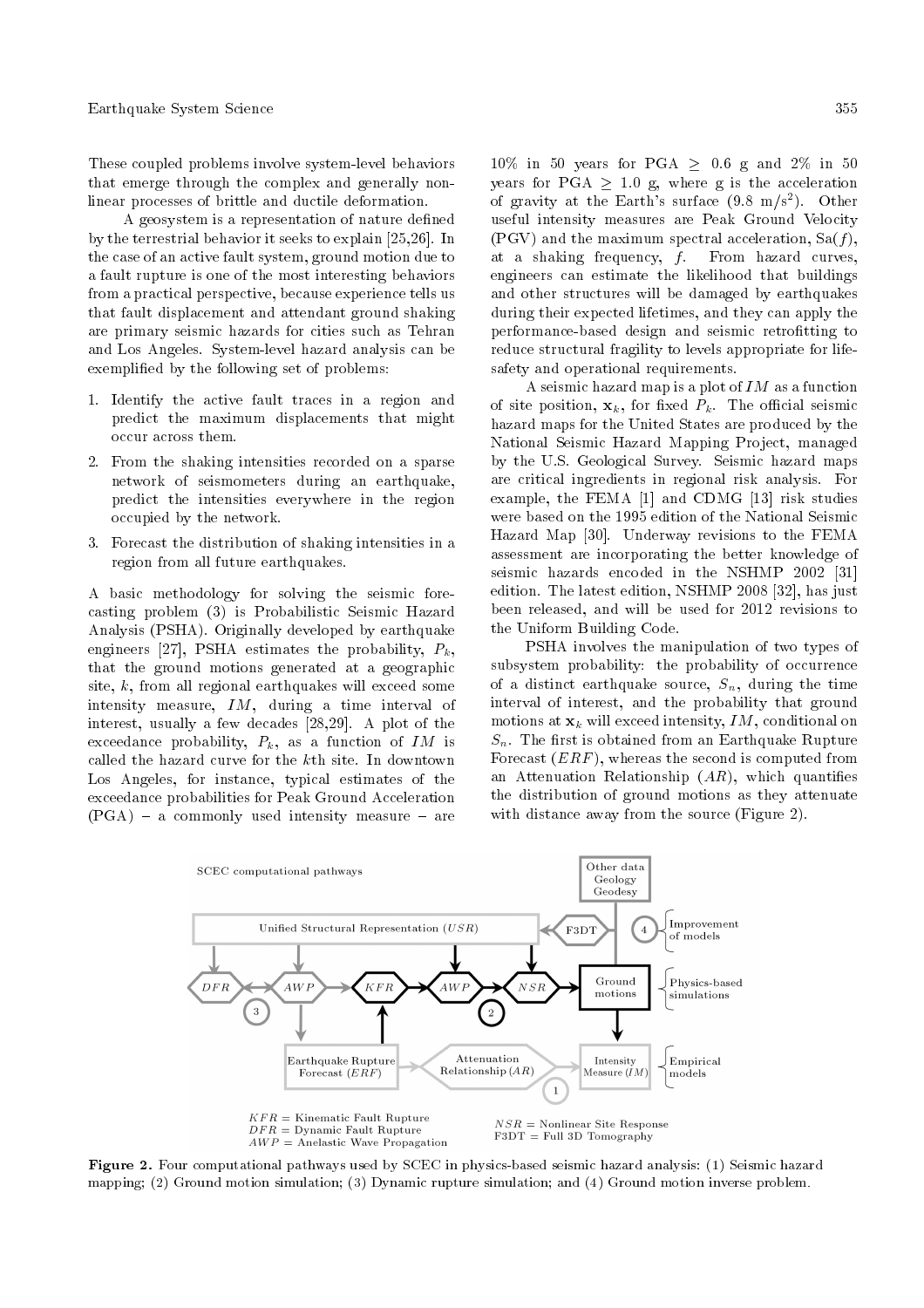In Southern California, the ERF in the NSHMP [32] model comprises approximately 13,000 distinct fault-based sources, each specified by a fault surface with rupture area  $A_n$  and seismic moment magnitude  $m_n$ , plus low-level background seismicity that follows a truncated power-law (Gutenberg-Richter) distribution. This  $ERF$  is "time-independent" in that it assumes that earthquakes are random in time (Poisson distributed); in other words, it calculates the probabilities of future earthquakes ignoring any information about the occurrence dates of past earthquakes. Owing to stress-mediated fault interactions and seismicity triggering, earthquakes are not Poisson distributed so that information about a region's earthquake history can potentially be used to improve earthquake rupture forecasts.

The ARs commonly used by the NSHMP and earthquake engineers are empirical probability models that relate source and site parameters directly to  $IM$  values; i.e. the parameters of assumed functional the parameters of assumed functional relationships (often the coefficients of simple polynomials) are determined from the available data by regression [33]. Extant data do not span the full range of earthquake magnitudes and faulting types, nor do they adequately sample the near-source environment. Moreover, this strictly empirical approach does not correctly capture a number of key phenomena:

- Amplication of ground motions in sedimentary basins, a major problem for urban areas in California, Iran, and many other seismically active regions (e.g. [34]).
- Direction of rupture propagation (source directivity), which can have a huge effect on source radiation patterns (e.g. [35]).
- Small-scale phenomena caused by rupture-process complexity and 3D geologic structure, such as the rapid decorrelation of observed IM values with intersite distance [36].

In 2000, a major SCEC study recommended that empirical ARs should be supplemented with simulationbased models, concluding that "our best hope for reducing uncertainties is via waveform modeling based on the first principles of physics" [37]. The development of numerical simulations for this purpose provides the computational framework for physics-based SHA.

## SOUTHERN CALIFORNIA EARTHQUAKE CENTER

The system-level study of earthquake hazards is "big science", requiring a top-down, interdisciplinary, multiinstitutional approach. In the United States, the Southern California Earthquake Center (SCEC) is funded by the National Science Foundation and U.S.

356 T.H. Jordan

Geological Survey to coordinate an extensive research program in earthquake system science. The program now involves more than 600 experts at more than 62 research institutions ([38] see http://www.scec.org). Southern California's network of several hundred active faults forms a superb natural laboratory for the study of earthquake physics, and its seismic, geodetic and geologic data are among the best in the world. SCEC's mission is to use this information to develop a comprehensive, physics-based understanding of the Southern California fault system, and to communicate this understanding to society as useful knowledge for reducing seismic risk.

Since it was founded in 1991, the Center has worked toward these goals through interdisciplinary studies of fault system dynamics, earthquake forecasting and predictability, earthquake source physics, and ground-motion prediction. The science plan for the current 5-year phase of the program (2007-2012) comprises the 19 priority science objectives given in Table 1, a problem set that ranges across the entire spectrum of earthquake system science. Research on these objectives contributes to progress in each of the three product areas described in the previous section, and I will illustrate this point with two examples.

## Time-Dependent Earthquake Rupture Forecasting

A major SCEC research objective is to develop timedependent forecast models that account for what is known about the region's earthquake history (Table 1, #2). In the early 1990's, a SCEC-sponsored Working Group on California Earthquake Probabilities published a time-dependent ERF for Southern California [39]. SCEC has more recently collaborated with the U.S. Geological Survey, the California Geological Survey, and the California Earthquake Authority (the state's insurance rate-setting organization) to produce the first comprehensive Uniform California Earthquake Rupture Forecast [40]. The long-term (time-independent) model that underlies the UCERF was developed in partnership with the National Seismic Hazard Mapping Project, which has incorporated the results into its most recent release [32].

In the WGCEP forecasting models, the event probabilities are conditioned on the dates of previous earthquakes using stress-renewal models, in which probabilities drop immediately after a large earthquake releases tectonic stress on a fault and rise as the stress re-accumulates. Such history-dependent models are motivated by the elastic rebound theory of an earthquake cycle and calibrated for variations in the cycle using historical and paleoseismic observations [41,42].

WGCEP [40] estimates that, in the Los Angeles region, the mean 30-year probability of an earthquake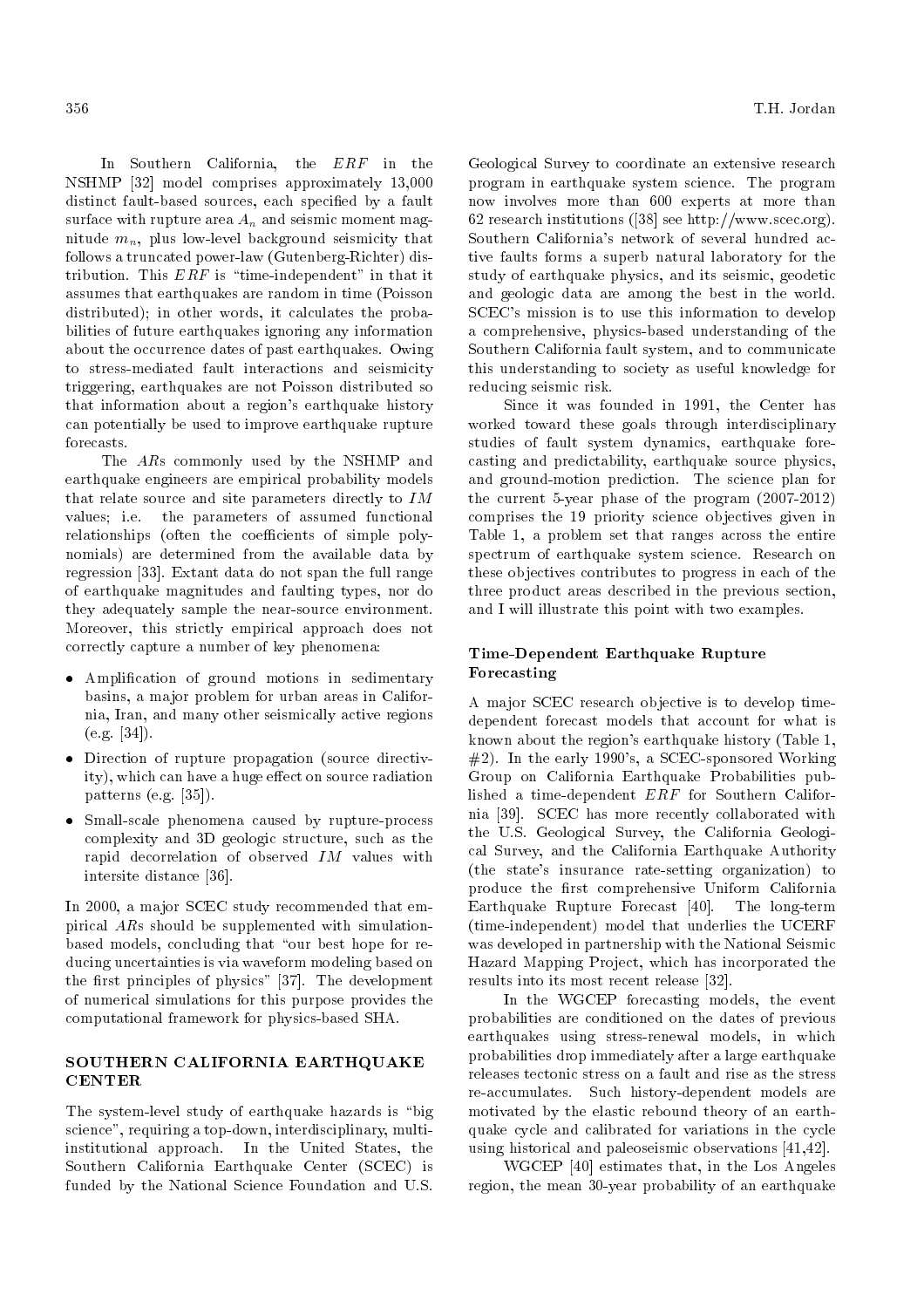1. Improve the unied structural representation and employ it to develop system-level models for earthquake forecasting and ground motion prediction. 2. Develop an extended, time-dependent earthquake rupture forecast to drive physics-based SHA. 3. Define slip rate and earthquake history of southern San Andreas fault system for last 2000 years. 4. Investigate implications of geodetic/geologic rate discrepancies. 5. Develop a system-level deformation and stress-evolution model. 6. Map seismicity and source parameters in relation to known faults. 7. Develop a geodetic network processing system that will detect anomalous strain transients. 8. Test of scientic prediction hypotheses against reference models to understand the physical basis of earthquake predictability. 9. Determine the origin and evolution of on- and off-fault damage as a function of depth. 10. Test hypotheses for dynamic fault weakening. 11. Assess predictability of rupture extent and direction on major faults. 12. Describe heterogeneities in the stress, strain, geometry, and material properties of fault zones and understand their origin and interactions by modeling ruptures and rupture sequences. 13. Predict broadband ground motions for a comprehensive set of large scenario earthquakes. 14. Develop kinematic rupture representations consistent with dynamic rupture models. 15. Investigate bounds on the upper limit of ground motion. 16. Develop high-frequency simulation methods and investigate the upper frequency limit of deterministic ground motion predictions. 17. Validate earthquake simulations and verify simulation methodologies. 18. Collaborate with earthquake engineers to develop an end-to-end (\rupture-to-rafters") simulation capability for physics-based risk analysis.

19. Prepare plans for the scientic response to a large regional earthquake.

with a magnitude equal to, or greater than,  $6.7$  the size of the destructive 1994 Northridge event  $$ is about 67%. Because larger earthquakes occur less frequently, the chances of a magnitude  $> 7.5$ earthquake in the LA area during the next 30 years drop to about 18%. For the much larger Southern California region, the equivalent odds of a magnitude 7:5 event increase to 37%. The comparable value for Northern California is signicantly less, about 15%, primarily because the last ruptures on the southern San Andreas fault, in 1857 and circa 1680, were less recent than the 1906 rupture of the northern San Andreas fault, i.e. sufficient stress has re-accumulated at the southern sections of the fault to make a large rupture more likely. The UCERF model will be used by decision-makers concerned with land-use planning, the seismic safety provisions of building codes, disaster preparation and recovery, emergency response, and earthquake insurance; engineers who need estimates of maximum seismic intensities for the design of buildings, critical facilities and lifelines; and organizations that promote public education for mitigating earthquake risk.

A second type of time-dependent ERF conditions the probabilities using seismic-triggering models calibrated to account for observed aftershock activity, such as Epidemic-Type Aftershock Sequence (ETAS) models [43]. In California, the Short-Term Earthquake Probability (STEP) model of Gerstenberger et al. [44] has been turned into an operational forecast that is updated hourly (see http://pasadena.wr.usgs.gov/step). The STEP forecast is a useful, though experimental,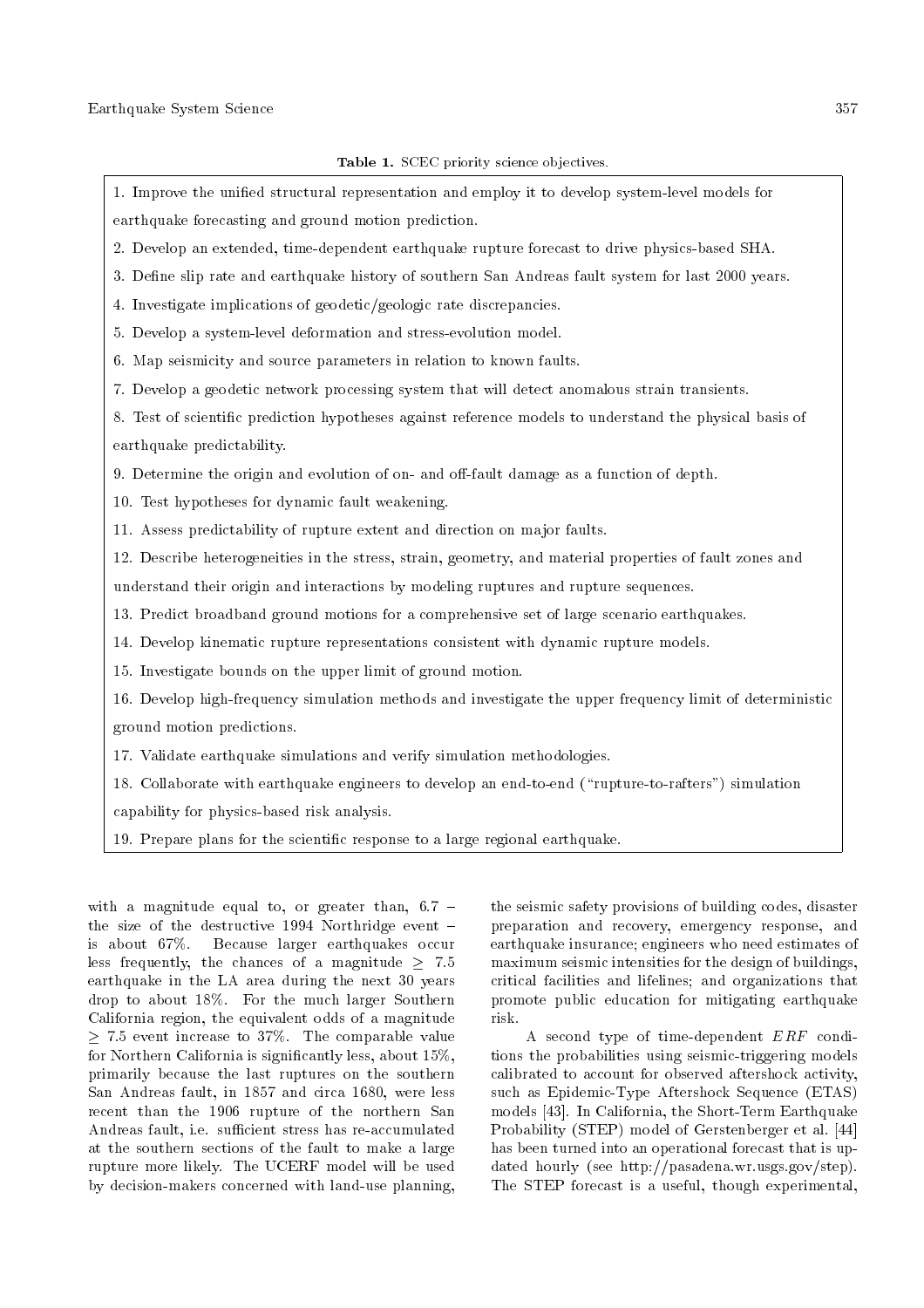tool for aftershock prediction, as well as conditioning the long-term probabilities of large earthquakes on small events that are potential foreshocks. It should be emphasized, however, that current probability gains in the latter application are relatively small.

The SCEC program seeks to improve timedependent ERFs through better understanding of earthquake predictability. We have seen how longterm (decades to centuries) and short-term (hours to days) predictability is being exploited by operational time-dependent forecasting models. The challenge is to unify the forecasting models across temporal scales, which requires a better understanding of intermediateterm (weeks to years) predictability. This unication will not be straightforward, because long-term models based on stress renewal are less clustered than the Poisson model, whereas short-term models based on seismic triggering are more clustered. Current research is thus focused on gaining insights into the physical processes that control stress changes and evolution (e.g. [45]). The SCEC-USGS Working Group on Regional Earthquake Likelihood Models (RELM) is prospectively testing a variety of intermediate-term models [46,47]. Based on this experience, SCEC has formed an international partnership that is extending scientic earthquake prediction experiments to other fault systems through a global infrastructure for comparative testing called the Collaboratory for the Study of Earthquake Predictability [48,49]. In the next section, I will elaborate on the exceptional opportunities presented by CSEP for international cooperation in earthquake system science.

#### Physics-Based Ground-Motion Prediction

Large earthquakes are rare events, and the strongmotion data from them are sparse [33]. For this reason, a number of key phenomena are difficult to capture through a strictly empirical approach, including the amplication of ground motions in sedimentary basins, source directivity effects and the variability caused by rupture-process complexity and 3D geologic structure. A second major objective of the SCEC program is to develop attenuation relationships that correctly model the physics of seismic wave propagation (Table 1,  $\#13$ ). Numerical simulations of ground motions play a vital role in this area of research, comparable to the situation in climate studies, where the largest, most complex general circulation models are being used to predict the hazards and risks of anthropogenic global change.

The simulations needed for physics-based PSHA can be organized into a set of four major computational pathways [50] (Figure 2). For example, the pathway for conventional PSHA is to compute an  $IM$  from an  $AR$ , using sources from an ERF, schematically represented as:

Pathway-1:  $ERF \rightarrow AR \rightarrow IM.$ 

In physics-based PSHA, intensity measures are calculated directly from the ground motion:  $GM \rightarrow IM$ . The ground motion is predicted from 4D simulations of Dynamic Fault Rupture  $(DFR)$  and Anelastic Wave Propagation  $(AWP)$ . In some cases, especially for sites in soft soils, a Nonlinear Site Response (NSR) may be included in ground-motion calculations. The complete computational pathway for ground motion prediction can thus be written as:

$$
DFR \leftrightarrow AWP \rightarrow NSR \rightarrow GM.
$$

The double-arrow indicates that rupture propagation on a fault surface is dynamically coupled to the seismic radiation in the crustal volume containing the fault. However, the  $DFR$  can usually be represented by an equivalent Kinematic Fault Rupture  $(KFR)$ . Therefore, the earthquake calculation can be split into the simulation of ground motions from a kinematic source:

Pathway-2: 
$$
KFR \rightarrow AWP \rightarrow NSR \rightarrow GM
$$
,

and the dynamic rupture simulation,

Pathway-3: 
$$
DFR \leftrightarrow AWP \rightarrow KFR
$$
.

The source descriptions,  $S_n$ , for the *ERFs* used in conventional PSHA do not contain sufficient information for physics-based PSHA. In addition to rupture area,  $A_n$ , and magnitude,  $m_n$ , the KFR for Pathway-2 simulations must specify the hypocenter, the rupture rise-time and velocity distributions and the final slip distribution. Stochastic rupture models that reproduce the variability observed in these parameters for real earthquakes are a major topic of seismological research (e.g. [51]). Pathway-3 simulations are an important tool for investigating the stochastic aspects of dynamic ruptures, and they can be used to constrain an "extended" earthquake rupture forecast, ERF\*, which specifies a complete set of  $KFR$  probabilities. The physics-based PSHA calculation can then be written as:

$$
\text{Pathway-1*:}\qquad ERF^*\ \rightarrow\ AR^*\ \rightarrow\ IM,
$$

where  $AR^*$  is the attenuation relationship obtained from the Pathway-2 simulations.

Instantiation of the 4D simulation elements requires information about the 3D geologic environment. For example,  $DFR$  depends on fault geometry, the mechanical properties on both sides of the fault surface and the stress acting on the fault, whereas  $AWP$  depends on the density, seismic velocities and attenuation factors throughout the lithospheric volume containing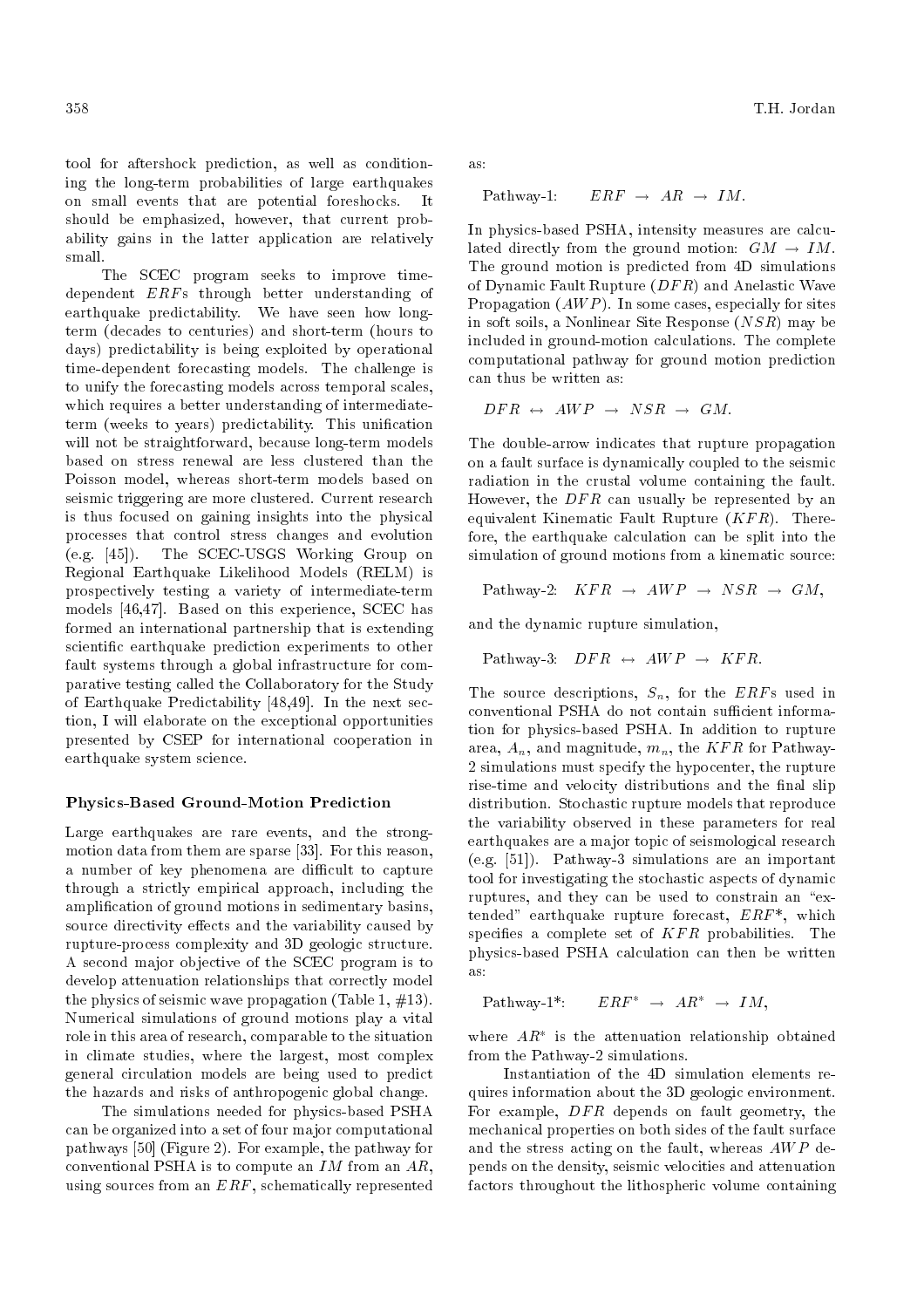the source and site. The databases needed to represent the 3D geologic environment for the complete GM simulation define a Unified Structural Representation  $(USR).$ 

SCEC has developed a suite of 3D community models that provide a USR for Southern California [38,52-54]. Nevertheless, many of the current limitations on ground-motion simulations are related to the lack of details in the 4USR4, such as inadequate spatial resolution of seismic wavespeeds. Hence, improvement of the USR by the inversion  $(INV)$  of observed ground motions constitutes another important computational pathway:

Pathway-4:  $GM_{\text{obs}} \rightarrow INV \rightarrow USR$ .

Computational solutions to the inverse problem require the ability to solve, often many times, the forward problems of Pathways 2 and 3. In particular, INV for seismic tomography can be constructed as  $AWP^{\dagger}$ , the adjoint of anelastic wave propagation [55], similar to adjoint-based data-assimilation methods used in oceanography and other fields, or in terms of equivalent scattering integrals [56]. Recent advances in highperformance computing have allowed us to apply the scattering-integral method to improve seismic velocity models for the Los Angeles region by \full 3D waveform tomography" [57].

With NSF funding, SCEC has developed a cyberinfrastructure for earthquake simulation, the Community Modeling Environment (CME), which allows geoscientists and computer scientists to construct system-level models of earthquake processes using highperformance computing facilities and advanced information technologies. The CME infrastructure includes several computational platforms, each comprising the hardware, software and expertise (wetware) needed to execute and manage the results from one or more of the PSHA computational pathways described above.

OpenSHA is an open-source, object-oriented, web-enabled platform developed in partnership with the USGS for executing a variety of Pathway-1 calculations including the comparisons of hazard curves and maps from different PSHA model calculations, and for delivering physics-based (Pathway-1\*) seismic hazard products to end users [16,28]. WGCEP [40] implemented the UCERF framework on the OpenSHA platform, which allows end-users to easily compare the probabilities calculated from alternative models and will facilitate future updates of the framework as new data and methods emerge.

TeraShake is a research platform for simulations of dynamic fault ruptures (Pathway-3) and ground motions (Pathway-2) on dense grids (outer/inner scale ratios > 10<sup>3</sup> ) [58]. TeraShake simulations of ruptures on the southernmost San Andreas fault have shown how the chain of sedimentary basins between San Bernardino and downtown Los Angeles form an effective waveguide that channels surface waves along the southern edge of the San Bernardino and San Gabriel Mountains [59]. Earthquakes scenarios with a northwestward rupture in which the guided surface wave is efficiently excited, produce unusually high long-period ground motions over parts of the greater Los Angeles region. These simulations have recently been extended to a  $DFR$  model using the Pathway-2/Pathway-3 decomposition. We have con firmed the waveguide effects, but have found that the amplitudes of the less coherent (and more realistic)  $DFR$  model are lower by factors of 2 to 3 in the LA Basin. The new  $DFR$  simulations show "sun burst" patterns outward from the fault, associated with rapid variations in rupture speed and direction [60].

CyberShake is a production platform that employs workflow management tools [61] to compute and store the large suites  $(>10^5)$  of ground motion simulations needed for physics-based PSHA (Pathway-1\*). For each large source, the hypocenter, rupture risetime, velocity distributions and final slip distribution have been varied according to a pseudo-dynamic model, producing catalogs of more than 400,000 KF Rs. Using receiver Green tensors and seismic reciprocity [62], we have synthesized the ground motions at individual sites for the full suite of  $KFRs$  and, from this database, we have used OpenSHA to compute hazard curves for spectral accelerations below 0.5 Hz [63].

SCEC is now increasing the performance of these computational platforms to take advantage of the petascale computational facilities that will be developed during the next several years. This program has four main science thrusts:

- Extend deterministic simulations of strong ground motions to 3 Hz for investigating the upper frequency limit of deterministic ground-motion prediction.
- Improve the resolution of dynamic rupture simulations by an order of magnitude for investigating the effects of realistic friction laws, geologic heterogeneity, and near-fault stress states on seismic radiation.
- Improve the Southern California structural models using full 3D waveform tomography.
- Compute physics-based PSHA maps and validate them using seismic and paleoseismic data.

## OPPORTUNITIES FOR INTERNATIONAL COOPERATION

SCEC advances the science of earthquakes through a comprehensive program of system-specic studies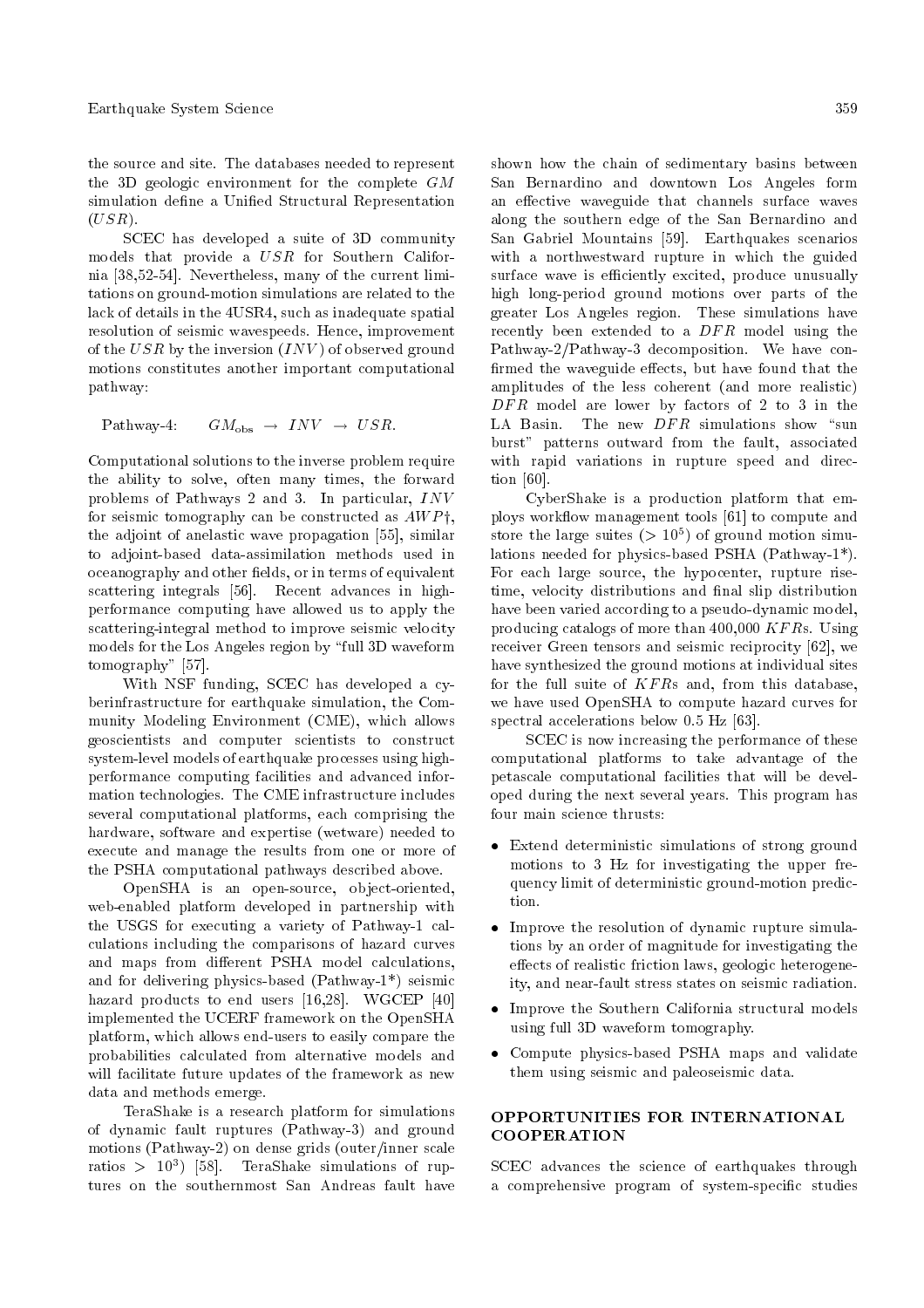in Southern California. This approach relies on the premise that detailed studies of fault systems in different regions, such as Southern California, Japan and Iran, can be synthesized into a generic understanding of earthquake phenomena. Achieving such a synthesis will depend on international partnerships that facilitate the development and comparison of well-calibrated regional models. I will briefly outline some of the salient opportunities opened by recent developments in earthquake system science.

#### Exploring the Earthquake Record

The science of seismic hazard and risk is severely datalimited. Even in the most seismically active areas, the recurrence rates of large earthquakes are long compared to rates of urbanization and technological change. The last large earthquake on the southern San Andreas system was in 1857, before the pueblo of Los Angeles became a city and before the pendulum seismometer was invented. According to WGCEP [40], the 30-year probability of a large (magnitude  $> 7.8$ ) earthquake in Southern California is about 20%, too large for comfort, but small enough that it may be some time before we directly observe one or more of the "outer-scale" ruptures that dominate the behavior of the southern San Andreas system.

The power-law statistics of extreme events illustrate why progress in earthquake system science depends so heavily on comparative studies of active faults around the world. International scientific exchange has allowed much to be learned about continental faulting, of the San Andreas type, from large strikeslip earthquakes that have occurred in Turkey, Tibet and Alaska during the last decade [64-66]. A plausible goal is the creation of an international database  $$ a global reference library  $-$  for archiving the field and instrumental information recovered from such rare events.

A second obvious goal is to extend the seismicity catalogs for active fault systems backward in time. Countries like Iran, with long historical records, have a head start, but our knowledge of past activity can be signicantly augmented using the new tools of paleoseismology and neotectonics to decipher the geologic record. Systematic paleoseismic investigations have elucidated a thousand-year history of the San Andreas slip [67,68], and SCEC's current objective (Table 1,  $\#3$ ) is to "define the slip rate and earthquake history of the southern San Andreas fault system for the last 2000 years". Through international scientific exchange, these field-based techniques can be improved upon and applied to other fault systems.

The tectonics of Tehran and Los Angeles are both characterized by oblique convergence accommodated by complex systems of frontal thrust faults that are raising the Alborz Mountains and Transverse Ranges, respectively. A comparative study of these orogenic systems based on data from seismology, paleoseismology, remote sensing and space geodesy would be a particularly good target for Iran-U.S. collaboration.

#### Real-Time Seismic Information Systems

A major advance in seismic monitoring and groundmotion recording is the integration of high-gain regional seismic networks with strong-motion recording networks to form comprehensive seismic information systems. A prime example of international collaboration is in the European-Mediterranean region, where Network of Research Infrastructures for European Seismology (NERIES) is integrating over 100 seismic monitoring systems and observatories in 46 countries into a pan-European cyberinfrastructure [69].

On regional scales, seismic information systems provide essential information for guiding the emergency response to earthquakes, especially in urban settings. Seismic data from a regional network can be processed immediately following an event and the results broadcast to users, such as emergency response agencies and responsible government officials, utility and transportation companies, and other commercial interests. The parameters include traditional estimates of origin time, hypocenter location and magnitude as well as "ShakeMaps" of predicted ground motions conditioned on available strong-motion recordings, which can aid in damage assessments [70]. In California, this type of information is provided by the California Integrated Seismic Network (CISN), which comprises more than a thousand seismic stations telemetered to central processing and data archiving facilities at the University of California, Berkeley, and the California Institute of Technology (http://www.cisn.org/).

Improvements in the real-time capabilities of these systems have opened the door to "earthquake" early warning". EEW is the prediction of imminent seismic shaking at a set of target sites, obtained after a fault rupture initiates but in advance of the arrival of potentially damaging seismic waves. There are several EEW strategies [71], but the most common relies on a dense network of seismometers to transmit records of the first-arriving  $(P)$  waves to a central processor that can locate the event, estimate its magnitude and broadcast predictions to the target sites in near real time. In Southern California, the warning times in Los Angeles for earthquakes on the San Andreas fault could be a minute or more, enough for individuals to prepare for shaking (e.g., by getting under a desk) and for certain types of automated decisions that might reduce damage and increase resiliency: slowing trains, stopping elevators, shutting gas lines, conditioning electrical grids, etc.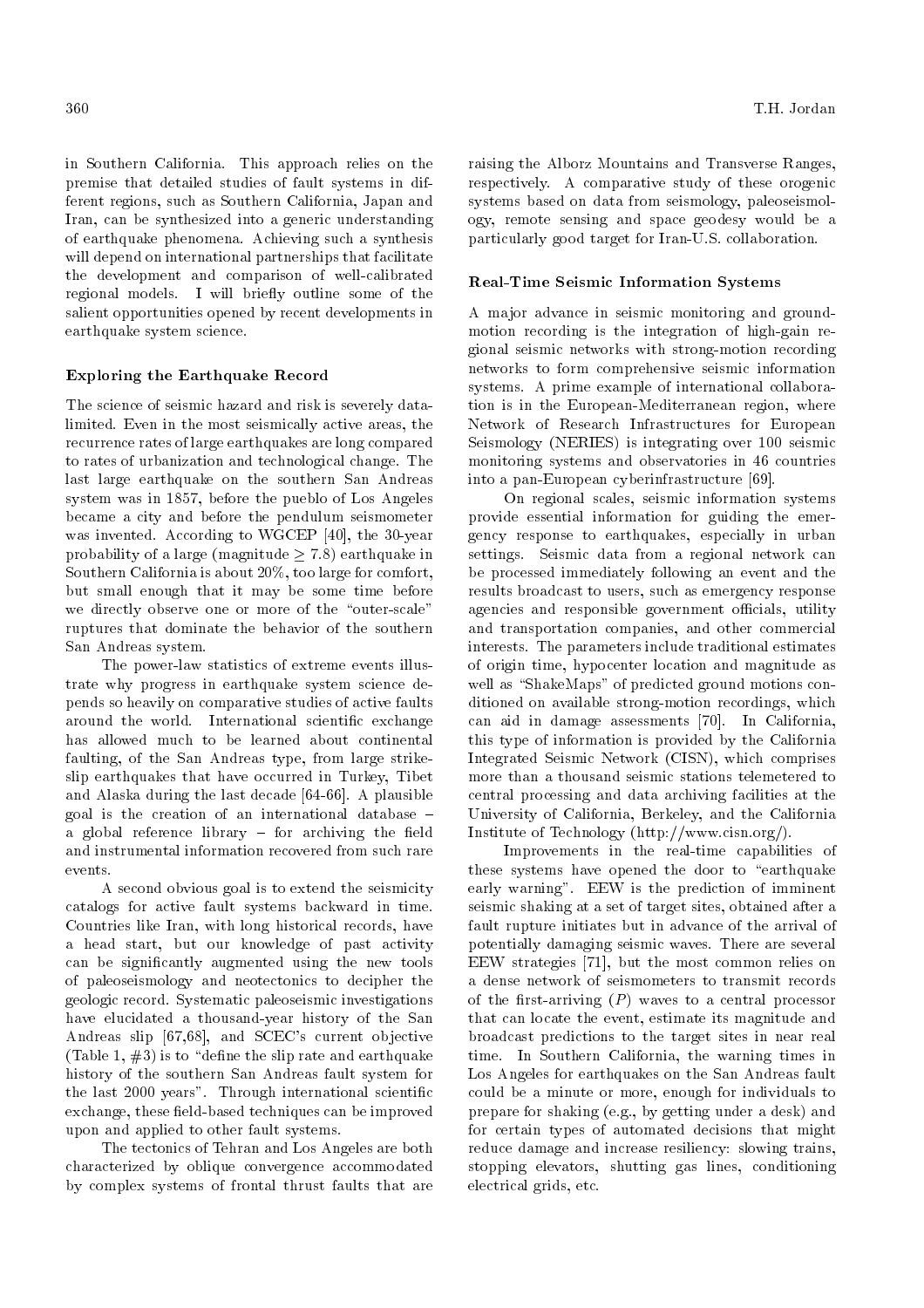Several countries have already invested heavily in EEW systems. Japan's is the most advanced (in [72] see http://www.jma.go.jp/jma/ en/Activities/eew.html), but systems are also operational in Mexico, Taiwan, and Turkey. SCEC is participating with Berkeley and Caltech scientists in a USGSsponsored project to test the performance of three EEW algorithms - those of Allen & Kanamori [73], Wu & Kanamori [74], and Cua & Heaton [75]  $-$  on the CISN system. However, the United States has been lagging in the development of EEW and could profit from more international involvement in this area.

#### Dynamical Modeling

Numerical simulations of large earthquakes in wellstudied seismically active areas are important tools for basic earthquake science, because they provide a quantitative basis for comparing hypotheses about earthquake behavior with observations. Simulations are also playing an increasingly crucial role in our understanding of regional earthquake hazard and risk, because they can extend our knowledge to phenomena not yet observed. Moreover, they can be used for the interpolation of recorded data in producing ShakeMaps and in the extrapolation of recorded data for earthquake early warning.

SCEC is applying simulation technology to the prediction of salient aspects of earthquake behavior, such as the influence of rupture directivity and basin effects on strong ground motions. Similar capabilities are being developed in Japan and Europe. Making this cyberinfrastructure available for application in other regions is an excellent target for international scientific exchange. Such a program will entail the development of 3D geologic models of regional fault networks and seismic velocity structures. Here, the SCEC experience in synthesizing unified structural representations may prove useful.

#### Seismic Risk Analysis

From a practical point of view, the main role of earthquake system science is to promote risk reduction through better characterization of seismic hazards. For megacities like Tehran and Los Angeles, the key problem is holistic: how can we protect the societal infrastructure from extreme events that might "break the system", like Hurricane Katrina broke the city of New Orleans in 2005? Achieving this type of security depends on understanding how the accumulation of damage during event cascades leads to urban-system failure. I will mention two ways in which earthquake system science is contributing to this goal.

Earthquake simulations can provide cascade scenarios from which we can learn, and possibly correct, the critical points of failure. In November, 2008, the USGS will coordinate the Great Southern California ShakeOut, a week-long emergency-response exercise based on a SCEC simulation of a magnitude-7.8 rupture of the southern San Andreas fault [23]. ShakeOut will involve federal, state and local emergency-response agencies as well as several million citizens at schools and places of business. The objective of this exercise is to improve public preparedness at all organizational levels; in the words of the ShakeOut leader Dr. Lucy Jones of the USGS "to keep earthquake disasters from becoming catastrophes".

SCEC's CyberShake program is generating large suites of simulations that sample the likelihoods of future earthquakes [63]. This capability for physicsbased prediction of seismic shaking will someday replace empirical attenuation relationships in PSHA. It offers the possibility of an end-to-end ("rupture to rafters") analysis that embeds the built environment in a geologic structure to calculate earthquake risk for urban systems more realistically, not just for individual structures.

The interests of basic and applied science converge at the system level. Predictive modeling of earthquake dynamics comprises a very difficult set of computational problems. Taken from end to end, the problem comprises the loading and eventual failure of tectonic faults, the generation and propagation of seismic waves, the response of surface sites, and  $-$  in its application to seismic risk  $-$  the damage caused by earthquakes to the built environment. This chain of physical processes involves a wide variety of interactions, some highly nonlinear and multiscale. Only through international collaboration can we extend such predictive models to all regions where the seismic risk is high.

#### Earthquake Prediction

Earthquake prediction senso stricto  $-$  advance warning of the locations, times and magnitudes of potentially  $\alpha$  destructive fault ruptures  $-\alpha$  is a great unsolved problem in physical science and, owing to its societal implications, one of the most controversial. Despite more than a century of research, no methodology can reliably predict potentially destructive earthquakes on time scales of a decade or less. Many scientists question whether such predictions will ever contribute significantly to risk reduction, even with substantial improvements in the ability to detect precursory signals; the chaotic nature of brittle deformation may simply preclude useful short-term predictions.

Nevertheless, global research on earthquake predictability is resurgent, motivated by better data from seismology, geodesy and geology; new knowledge of the physics of earthquake ruptures and a more comprehensive understanding of how active faults systems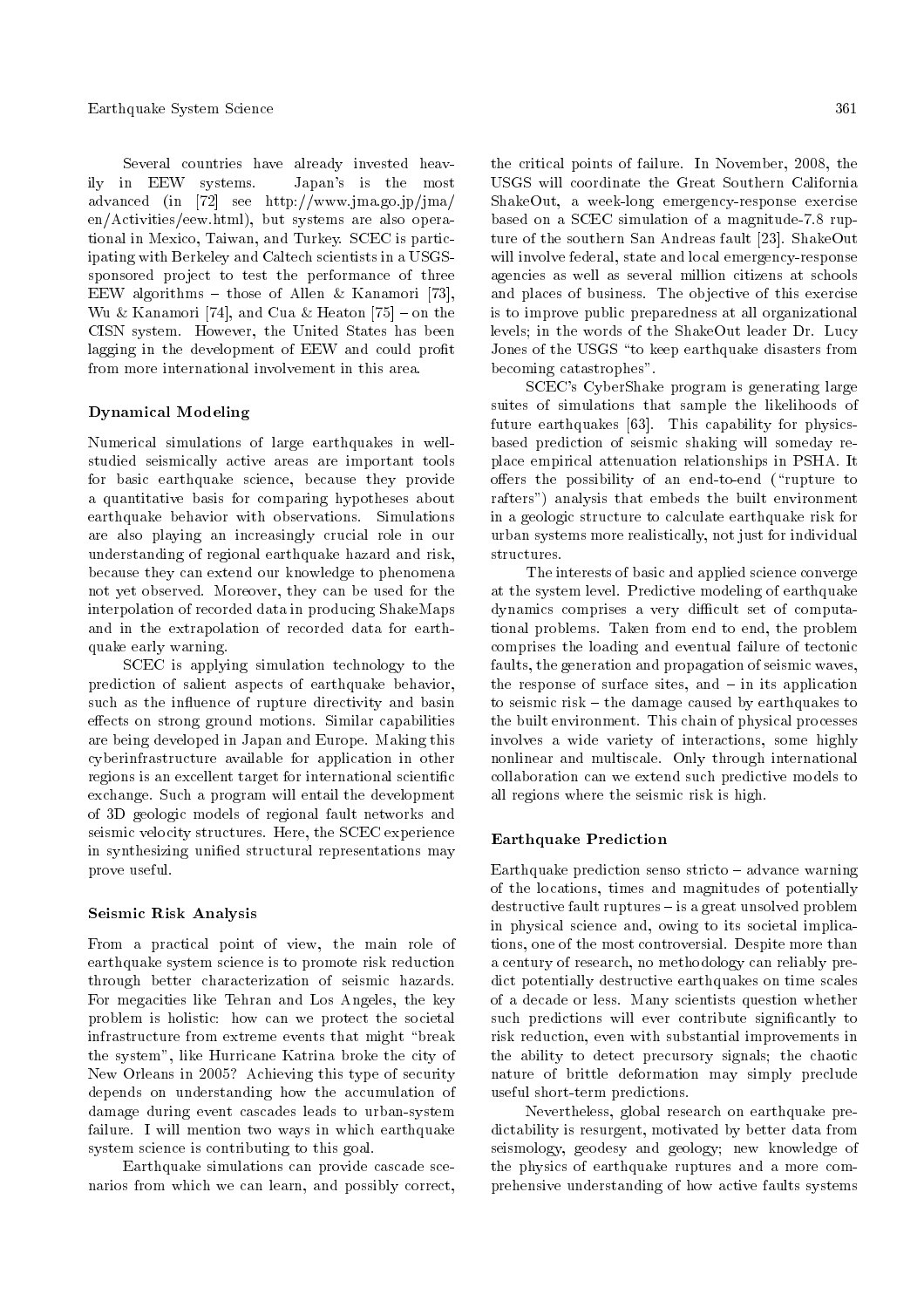actually work. Promising developments include:

- Instrumental seismicity catalogs that incorporate smaller events, source mechanisms and other information now available from denser networks of highperformance seismic stations.
- Paleoseismicity catalogs that extended the earthquake record into the geologic past.
- Detection of new types of seismic and geodetic signal, such as slow precursors on mid-ocean ridge transform faults, silent earthquakes in subduction zones and along strike-slip faults, and periodic slow slip events and related episodes of seismic tremor in the lower reaches of subduction megathrusts.
- Improved models of static and dynamic stress interactions among faults and the effects of earthquake stress evolution on seismicity.

To understand earthquake predictability, scientists must be able to conduct prediction experiments under rigorous, controlled conditions and evaluate them using accepted criteria specied in advance. Retrospective prediction experiments in which hypotheses are tested against data already available, have their place in calibrating prediction algorithms, but only true (prospective) prediction experiments are really adequate for testing predictability hypotheses.

The scientific controversies surrounding earthquake predictability are often rooted in poor experimental infrastructure, inconsistent data and the lack of testing standards. Attempts have been made over the years to structure earthquake prediction research on an international scale. For example, the International Association of Seismology and Physics of the Earth's Interior convened a Sub-Commission on Earthquake Prediction for almost two decades, which attempted to define standards for evaluating predictions. However, most observers would agree that our current capabilities for conducting scientific prediction experiments remain inadequate.

As a remedy, SCEC and its international partners are building on the RELM project to establish a Collaboratory for the Study of Earthquake Predictability [48]. The goals of the CSEP project are to support scientic earthquake prediction experiments in a variety of tectonic environments, promote rigorous research on earthquake predictability through comparative testing of prediction hypotheses, and help the responsible government agencies assess the feasibility of earthquake prediction and the performance of proposed prediction algorithms. A shared, open-source cyberinfrastructure is being developed to implement and evaluate timedependent seismic hazard models through prospective, comparative testing [49]. Testing centers have been established at SCEC, ERI Tokyo, ETH Zürich, and GNS Science in Wellington, New Zealand, and

prediction experiments are now underway in several natural laboratories, including California, Italy and New Zealand. Scientists from China, Greece and Iceland have been participating in the development phase of CSEP, and we are encouraging other countries to initiate CSEP testing programs in the seismically active regions within their borders.

#### CONCLUSIONS

The research objectives of international partnerships in earthquake system science can be organized under four major goals:

- 1. Discover the physics of fault failure and dynamic rupture.
- 2. Improve earthquake forecasts by understanding fault-system evolution and the physical basis for earthquake predictability.
- 3. Predict ground motions and their effects on the built environment by simulating earthquakes with realistic source characteristics and threedimensional representations of geologic structures.
- 4. Improve the technologies that can reduce earthquake risk, provide earthquake early warning, and enhance emergency response.

A common theme is the need to deploy a cyberinfrastructure that can facilitate the creation and flow of information required to simulate and predict earthquake behavior.

Toward this end, SCEC has proposed the establishment of a Multinational Partnership for Research in Earthquake System Science (MPRESS) to sponsor comparative studies of active fault systems. The partnership would be organized to broaden the training of students and early-career scientists beyond a single discipline by exposing them to research problems that require an interdisciplinary, system-level approach and to enhance their understanding of how scientific research works in different countries, how different societies perceive the scientific enterprise and how diverse cultures respond to scientic information about natural hazards. We can envisage a not-too-distant future when much more physics will be incorporated into seismic hazard and risk analysis through physicsbased, system-level simulations.

#### ACKNOWLEDGMENTS

This research was supported by the Southern California Earthquake Center, which is funded by NSF Cooperative Agreement EAR-0106924 and USGS Cooperative Agreement 02HQAG0008. The ideas presented in this paper were developed in collaboration with many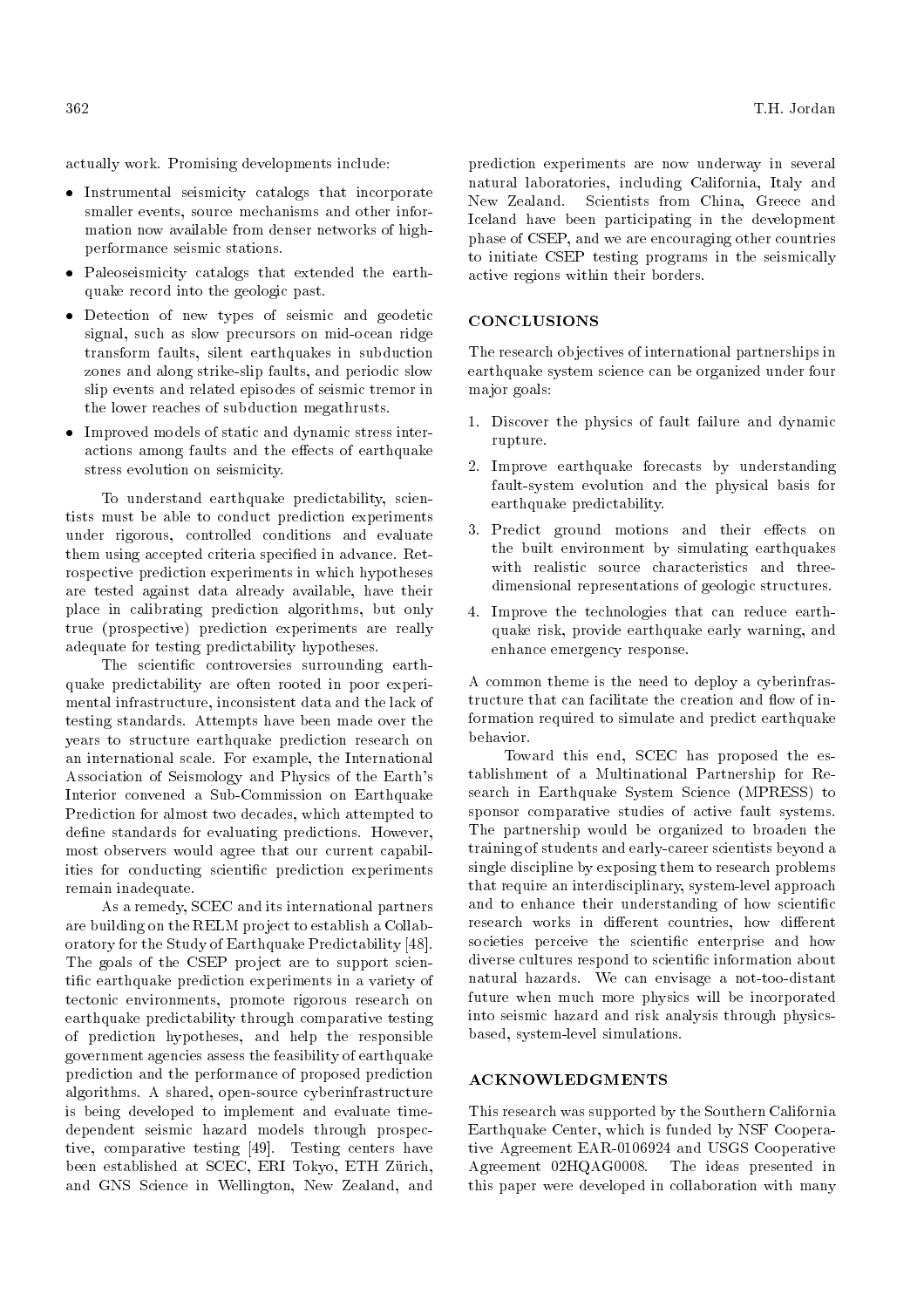SCEC researchers to whom I am grateful. The SCEC contribution number for this paper is 1212.

#### NOMENCLATURE

| ΑR            | Attenuation Relationship                                               |
|---------------|------------------------------------------------------------------------|
| AWP           | Anelastic Wave Propagation (model)                                     |
| CDMG          | California Division of Mines and<br>Geology (now CGS)                  |
| CEA           | California Earthquake Authority                                        |
| $\rm CEPEC$   | California Earthquake Prediction<br><b>Evaluation Council</b>          |
| <b>CEST</b>   | Center for Earthquake and<br>Environmental Studies of Tehran           |
| $\rm CFM$     | <b>Community Fault Model</b>                                           |
| $_{\rm CGS}$  | California Geological Survey                                           |
| CISN          | California Integrated Seismic Network                                  |
| $_{\rm CME}$  | Community Modeling Environment                                         |
| CSEP          | Collaboratory for the Study of<br>Earthquake Predictability            |
| DFR           | Dynamic Fault Rupture (model)                                          |
| DHS           | Department of Homeland Security                                        |
| INV           | Inversion (model)                                                      |
| ΙΜ            | Intensity Measure                                                      |
| <b>EERI</b>   | Earthquake Engineering Research<br>Center                              |
| EEW           | Earthquake Early Warning                                               |
| EMI           | Earthquakes and Megacities Initiative                                  |
| ERF           | Earthquake Rupture Forecast (model)                                    |
| ETAS          | Epidemic Type Aftershock Sequence                                      |
| <b>GSHAP</b>  | Global Seismic Hazard Assessment<br>Program                            |
| <b>FEMA</b>   | Federal Emergency Management<br>Agency                                 |
| $_{\rm JICA}$ | Japan International Cooperation<br>Agency                              |
| K R F         | Kinematic Fault Rupture (model)                                        |
| MPRESS        | Multinational Partnership for Research<br>in Earthquake System Science |
| NERIES        | Network of Research Infrastructures<br>for European Seismology         |
| $_{\rm NRC}$  | National Research Council (United<br>States)                           |
| NSR           | Nonlinear Site Response (model)                                        |
| NSHMP         | National Seismic Hazard Mapping<br>Program                             |
| PEER          | Pacific Earthquake Engineering<br>Research Center                      |
| PGA           | Peak Ground Acceleration                                               |
| PGV           | Peak Ground Velocity                                                   |

| PSHA  | Probabilistic Seismic Hazard Analysis |
|-------|---------------------------------------|
| RELM  | Regional Earthquake Likelihood        |
|       | Models                                |
| SCEC  | Southern California Earthquake Center |
| SC2   | Southern California Studies Center    |
| SEAOC | Structural Engineers Association Of   |
|       | California                            |
| SHA   | Seismic Hazard Analysis               |
| STEP  | Short Term Earthquake Probability     |
| UCERF | Uniform California Earthquake         |
|       | Rupture Forecast                      |
| U S R | Unified Structural Representation     |
|       | (model)                               |
| USGS  | United States Geological Survey       |
| WGCEP | Working Group on California           |
|       | Earthquake Probabilities              |

#### REFERENCES

- 1. FEMA, HAZUS99 Estimated Annualized Earthquake Losses for the United States, Federal Emergency Management Agency Report 366, Washington, D.C., 32 pp. (September 2000); for overview of HAZUS, see http://www.fema.gov/plan/prevent/hazus/ and http://www.nibs.org/hazusweb/overview/overview. php.
- 2. Ashtari, J. "Time-independent seismic hazard analysis in Alborz and surrounding area", Natural Hazards, 42, pp. 237-252 (2007).
- 3. CEST-JICA (Center for Earthquake and Environmental Studies of Tehran and Japan International Cooperation Agency), The Study on Seismic Microzoning of the Greater Tehran Area in the Islamic Republic of Iran, Tehran Municipality, Tehran, Iran (2000).
- 4. EMI, Tehran Disaster Risk Management Profile, Earthquakes and Megacities Initiative, Megacities Disaster Risk Management Knowledge Base, Pacic Disaster Center (2006); see http://emi.pdc.org/cities/CP-Tehran-July2006.pdf.
- 5. Tavakoli, B. and Ghafory-Ashtiany, M., Seismic Hazard Assessment of Iran, Contributed to the Global Seismic Hazard Assessment Program (1999); see http://www.seismo.ethz.ch/gshap/iran/report.html.
- 6. Ambraseys, N.N. and Melville, C.P., A History of Persian Earthquakes, Cambridge Univ. Press, Cambridge, UK, ISBN: 9780521021876, p. 237 (1982).
- 7. Berberian, M. "Natural hazards and the first earthquake catalogue of Iran", International Institute of Earthquake Engineering and Seismology, 1, p. 620 (1994).
- 8. Nowroozi, A.A., and Ahmadi, G. "Analysis of earthquake risk in Iran based on seismotectonic provinces", Tectonophysics, 122, pp. 89-114 (1986).
- 9. Tatar, M., Jackson, J., Hatzfeld, D. and Bergman, E. "The  $2004$  May 28 Baladeh earthquake (Mw 6.2) in the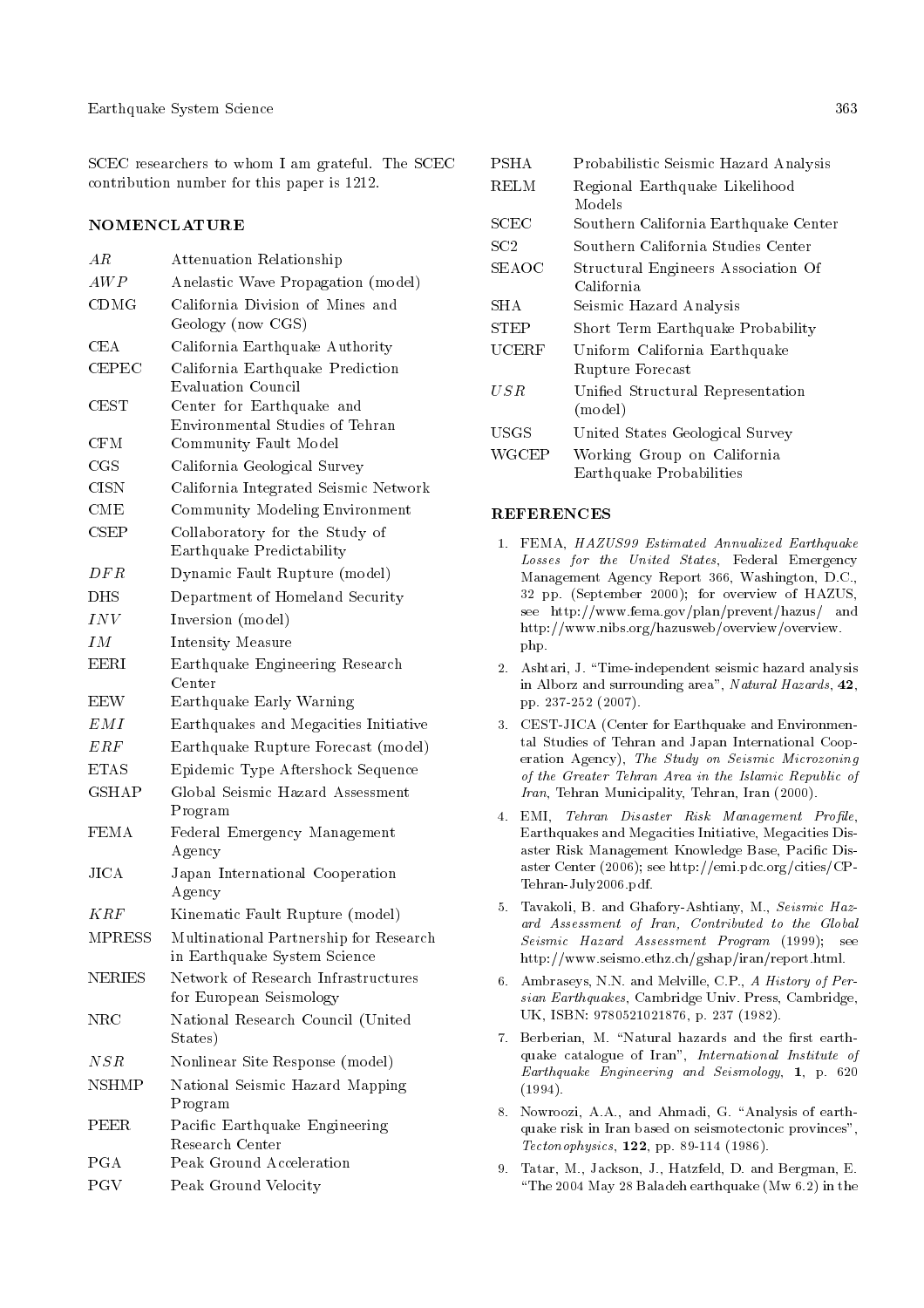Alborz, Iran: overthrusting the south Caspian basin margin, partitioning of oblique convergence and the seismic hazard of Tehran", Geophys. J. Int., 170, pp. 249-261 (2007); doi:10.1111/j.1365-246X.2007.03386.x

- 10. NRC (National Research Council), Committee on the Science of Earthquakes (Jordan, T.H. chair), Living on an Active Earth: Perspectives on Earthquake Science, National Academy Press, Washington, D.C., 418 pp.  $(2003)$ .
- 11. EERI, Securing Society Against Catastrophic Earthquake Losses, Earthquake Engineering Research Institute, Oakland, California, 62 pp. (2003); see http://www.eeri.org/cds\_publications/research\_plan\_ 05-2003.pdf.
- 12. Giardini, D., Grünthal, G., Shedlock, K. and Zhang, P. "The GSHAP global seismic hazard map", Ann. Geofisica, 42, pp. 1225-1230 (1999).
- 13. CDMG (California Division of Mines and Geology),  $An$ Evaluation of Future Earthquake Losses in California, Sacramento, California, p. 16 (September 2000).
- 14. Kircher, C.A., Seligson, H.A., Bouabid, J. and Morrow, G.C. \When the big one strikes again: estimated losses due to a repeat of the 1906 San Francisco earthquake", Earthquake Spectra, 22, pp. S297-S339 (2006).
- 15. Dolan, J.F., Christofferson, S. and Shaw, J.H. "Recognition of paleoearthquakes on the Puente Hills blind thrust fault, Los Angeles, California", Science, 300, pp. 115-118 (2003).
- 16. Field, E.H., Seligson, H.A., Gupta, N., Gupta, V., Jordan, T.H. and Campbell, K. \Probabilistic Loss estimates for a Puente Hills blind-thrust earthquake in Los Angeles, California", Earthquake Spectra, 21, pp. 329-338 (2005).
- 17. SC2 (Southern California Studies Center), Sprawl Hits the Wall: Confronting the Realities of Metropolitan Los Angeles, University of Southern California, Los Angeles, 57 pp. (2001).
- 18. SEAOC (Structural Engineers Association of California) Vision 2000: Performance-Based Seismic Engineering of Buildings, San Francisco, 115 pp. (April 1995).
- 19. FEMA, Next-Generation Performance-Based Seismic Design Guidelines, Federal Emergency Management Agency Report 445, Washington, D.C., 128 pp. (August 2006).
- 20. Canada, B., Department of Homeland Security: State and Local Preparedness Issues, Congressional Research Service Report RL31490, p. 17(May 2003).
- 21. Elliston, J., A Disaster Waiting to Happen (2004); see http://www.indyweek.com/gyrobase/Content?oid= oid%3A22664.
- 22. White House, The Federal Response to Hurricane Katrina: Lessons Learned, White House Report, Washington DC, 217 pp. (2006); see http://www.whitehouse.gov/reports/katrina-lessonslearned.pdf.
- 23. Perry, S., Cox, D., Jones, L., Bernknopf, R., Goltz, J., Hudnut, K., Mileti, D., Ponti, D., Reichle, M., Seligson, H., Shoaf, K., Treiman, J. and Wein, A. "The ShakeOut earthquake scenario-a story that southern Californians are writing", USGS Circular 1324, Washington, DC, 16 pp. (April 2008).
- 24. USGS (United States Geological Survey) \100th Anniversary of the 1906 Earthquake", People, Land & Water,  $12(13)$ , U.S. Geological Survey, 36 pp. (April 2006). http://www.usgs.gov/homepage/science features/plw  $-1906.\nasp.$
- 25. Grotzinger, J., Jordan, T.H., Press, F. and Siever, R. Understanding Earth, 5th Ed., W.H. Freeman, New York, 579 pp. (2005).
- 26. NRC (National Research Council), Committee on Basic Research Opportunities in Earth Science (Jordan, T.H. chair), Basic Research Opportunities in Earth Science, National Academy Press, Washington, D.C., 154 pp. (2000).
- 27. Cornell, C.A. "Engineering seismic risk analysis", Bull. Seismol. Soc. Am., **58**, pp. 1583-1606 (1968).
- 28. Field, E.H., Jordan, T.H. and Cornell, C.A. "Open-SHA: a developing community modeling environment for seismic hazard analysis", Seismol. Res. Letters, 74, pp. 406-419 (2003).
- 29. McGuire, R.K. \Probabilistic seismic hazard analysis and design earthquakes: closing the loop", Bull. Seismol. Soc. Am., 85, pp. 1275-1284 (1995).
- 30. NSHMP (National Seismic Hazard Mapping Program), Frankel, A., Mueller, C., Barnhard, T., Perkins, D., Leyendecker, E., Dickman, N., Hanson, S. and Hopper, M., National Seismic-Hazard Maps: Documentation June 1996, U.S. Geol. Surv. Open-file Rept. 1996-532, 110 pp. (1996).
- 31. NSHMP (National Seismic Hazard Mapping Program), Frankel, A.D., Petersen, M.D., Muller, C.S., Haller, K.M., Wheeler, R.L., Leyendecker, E.V. Wesson, R.L., Harmsen, S.C., Cramer, C.H., Perkins, D.M. and Rukstales, K.S., Documentation for the 2002 Update of the National Seismic Hazard Maps, U.S. Geol. Surv. Open-le Rept. 2002-420, 33 pp. (2002).
- 32. NSHMP (National Seismic Hazard Mapping Program), Petersen, M.D., Frankel, A.D., Harmsen, S.C., Mueller, Kathleen, C.S., Haller, M., Wheeler, R.L., Wesson, R.L., Zeng, Y., Boyd, O.S., Perkins, D.M., Luco, N., Field, E.H., Wills, C.J. and Rukstales, K.S., Documentation for the 2008 Update of the United States National Seismic Hazard Maps, U.S. Geol. Surv. Open File Rep. 2008-1128 (2008); see http://earthquake.usgs.gov/hazmaps/.
- 33. Abrahamson, N.A. and Shedlock, K.M. "Overview of ground motion prediction relations", Seismol. Res. Lett.,  $68(1)$ , pp. 9-23 (1997).
- 34. Pitarka, A., Irikura, K., Iwata, T. and Sekiguchi, H. \Three-dimensional simulation of the near fault ground motion for the 1995 Hyogo-Ken Nanbu (Kobe),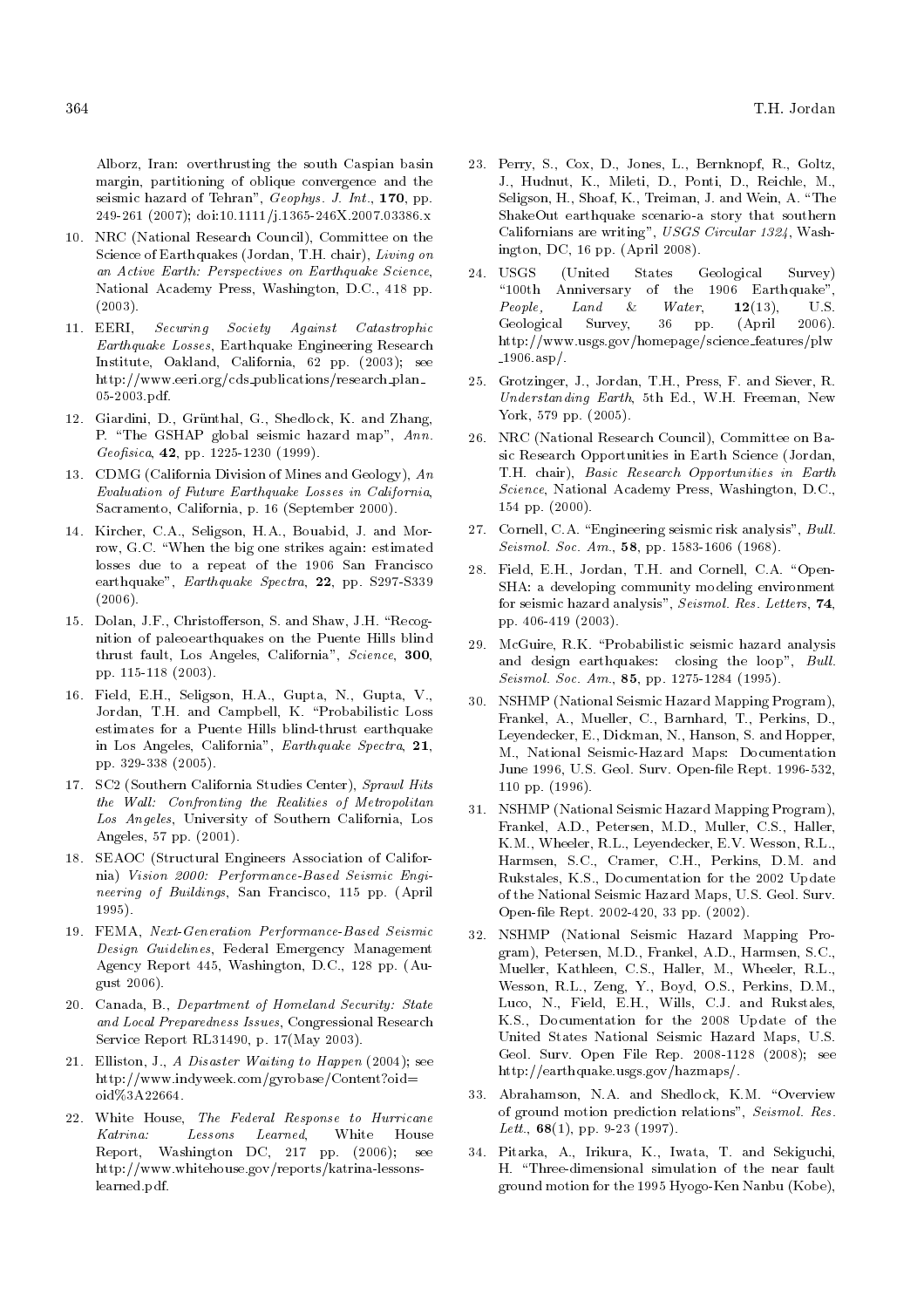Japan earthquake", Bull. Seismol. Soc. Am., 88, pp. 428-440 (1998).

- 35. Archuleta, R.J. and Hartzell, S.H. "Effects of fault finiteness on near-source ground motion", Bull. Seismol. Soc. Am., **71**, pp. 939-957 (1981).
- 36. Abrahamson, N.A. and Schneider, J.E. "Empirical spatial coherency functions for application to soilstructure analysis",  $Earthquake$  Spectra,  $7(1)$ , pp. 1-27 (1991).
- 37. Field, E.H. and the SCEC Phase III Working Group "Accounting for site effects in probabilistic seismic hazard analyses of southern California: Overview of the SCEC phase III report", Bull. Seismol. Soc. Am., 90, pp. S1-S31 (2000).
- 38. Jordan, T.H. "Earthquake system science in Southern California", Bull. Earthquake Res. Inst. Tokyo, 81, pp. 211-219 (2006a).
- 39. WGCEP (Working Group on California Earthquake Probabilities) "Seismic hazards in southern California: probable earthquakes, 1994-2024", Bull. Seismol. Soc. Am., **85**, pp. 379-439 (1995).
- 40. WGCEP (Working Group on California Earthquake Probabilities) Uniform California Earthquake Rupture forecast, Version 2, U.S. Geol. Surv. Open-file Rept. 2007-1437, Washington DC, 95 pp. (December 2007).
- 41. Field, E.H. "A summary of previous working groups on California earthquake probabilities", Bull. Seismol. Soc. Am., 97, pp. 1033-1053, doi:10.1785/0120060048 (2007b).
- 42. WGCEP (Working Group on California Earthquake Probabilities) Earthquake Probabilities in the San Francisco Bay Region: 2002-2031, U.S. Geol. Surv. Open-le Rept. 2003-214 (2003).
- 43. Ogata, Y. "Statistical models for earthquake occurrence and residual analysis for point processes", J. Amer. Statist. Assoc., 83, pp. 9-27 (1988).
- 44. Gerstenberger, M., Wiemer, S., Jones, L.M. and Reasenberg, P.A. "Real-time forecast of tomorrow's earthquakes in California", Nature, 435, pp. 328-331  $(2005).$
- 45. Toda, S., Stein, R.S., Richards-Dinger, K. and Bozkurt, S. "Forecasting the evolution of seismicity in southern California: Animations built on earthquake stress transfer", J. Geophys. Res., 110, B05S16, doi:10.1029/2004JB003415 (2005).
- 46. Field, E.H. "Overview of the working group for the development of Regional Earthquake Likelihood Models (RELM)", Seismol. Res. Lett., 78, pp. 7-16 (2007a).
- 47. Schorlemmer, D., Gerstenberger, M.C., Wiemer, S., Jackson, D.D. and Rhoades, D.A. "Earthquake likelihood model testing", Seismol. Res. Lett., 78, pp. 17-29  $(2007).$
- 48. Jordan, T.H. "Earthquake predictability, brick by brick", Seismol. Res. Lett., 77, pp. 3-6 (2006b).
- 49. Jordan, T.H., Schorlemmer, D., Wiemer, S., Gerstenberger, M., Jackson, D., Maechling, P.J., Liukis, M. and Zechar, J.D., Collaboratory for the Study of Earthquake Predictability: Progress and Plans, Southern California Earthquake Center, 12 pp. (January, 2008).
- 50. Jordan, T.H., and Maechling, P. \The SCEC community modeling environment: an information infrastructure for system-level earthquake science", Seismol. Res. Lett., 74, pp. 324-328 (2003).
- 51. Guatteri, M., Mai, P.M. and Beroza, G.C. "A pseudodynamic approximation to dynamic rupture models for strong ground motion prediction", Bull. Seismol. Soc. Am., 94(6), pp. 2051-2063; doi: 10.1785/0120040037  $(2004).$
- 52. Kohler, M., Magistrale, H. and Clayton, R. "Mantle heterogeneities and the SCEC three-dimensional seismic velocity model version 3", Bull. Seismol. Soc. Am., 93, pp. 757-774 (2003).
- 53. Magistrale, H., Day, S., Clayton, R.W. and Graves, R. "The SCEC southern California reference threedimensional seismic velocity model version 2", Bull. Seismol. Soc. Am., 90, pp. S65-S76 (2000).
- 54. Plesch, A., Shaw, J.H., Benson, C., Bryant, W.A., Carena, S., Cooke, M., Dolan, J., Fuis, G., Gath, E., Grant, L., Hauksson, E., Jordan, T.H., Kamerling, M., Legg, M., Lindvall, S., Magistrale, H., Nicholson, C., Niemi, N., Oskin, M., Perry, S., Planansky, G., Rockwell, T., Shearer, P., Sorlien, C., Suss, M. P., Suppe, J., Treiman, J. and Yeats, R. "Community Fault Model (CFM) for southern California", Bull. Seismol. Soc. Am., 97, pp. 1793-1802, doi 10.1785/0120050211(2007).
- 55. Tromp, J., Tape, C. and Liu, Q. "Seismic tomography, adjoint methods, time reversal, and banana-donut kernels", Geophys. J. Int., 160, pp. 195-216 (2005).
- 56. Chen, P., Jordan, T. H. and Zhao, L. \Full 3D waveform tomography: A comparison between the scattering-integral and adjoint-wavefield methods", Geophys. J. Int., 175, pp. 175-181, doi: 10.1111/j.1365-246x.2007.03429.x (2007a).
- 57. Chen, P., Jordan, T.H. and Zhao, L. \Full 3D tomography for crustal structure of the Los Angeles region", Bull. Seismol. Soc. Am., 97, pp. 1094-1120, doi: 10.1785/0120060222 (2007b).
- 58. Cui, Y., Moore, R., Olsen, K., Chourasia, A., Maechling, P., Minster, B., Day, S., Hu, Y., Zhu, J. and Jordan, T. "Towards petascale earthquake simulations" Acta Geotechnica, DOI 10.1007/s11440-008- 0055-2, Springer (2008).
- 59. Olsen, K.B., Day, S., Minster, J.B., Cui, Y., Chourasia, A., Faerman, M., Moore, R., Maechling, P. and Jordan, T.H. "Strong shaking in Los Angeles expected from southern San Andreas earthquake", Geophys. Res. Lett., 33, L07305, doi:10.1029/2005GL025472 (2006).
- 60. Olsen, K.B., Day, S.M., Minster, J.B., Cui, Y., Chouasia, A., Moore, R., Maechling, P. and Jordan,